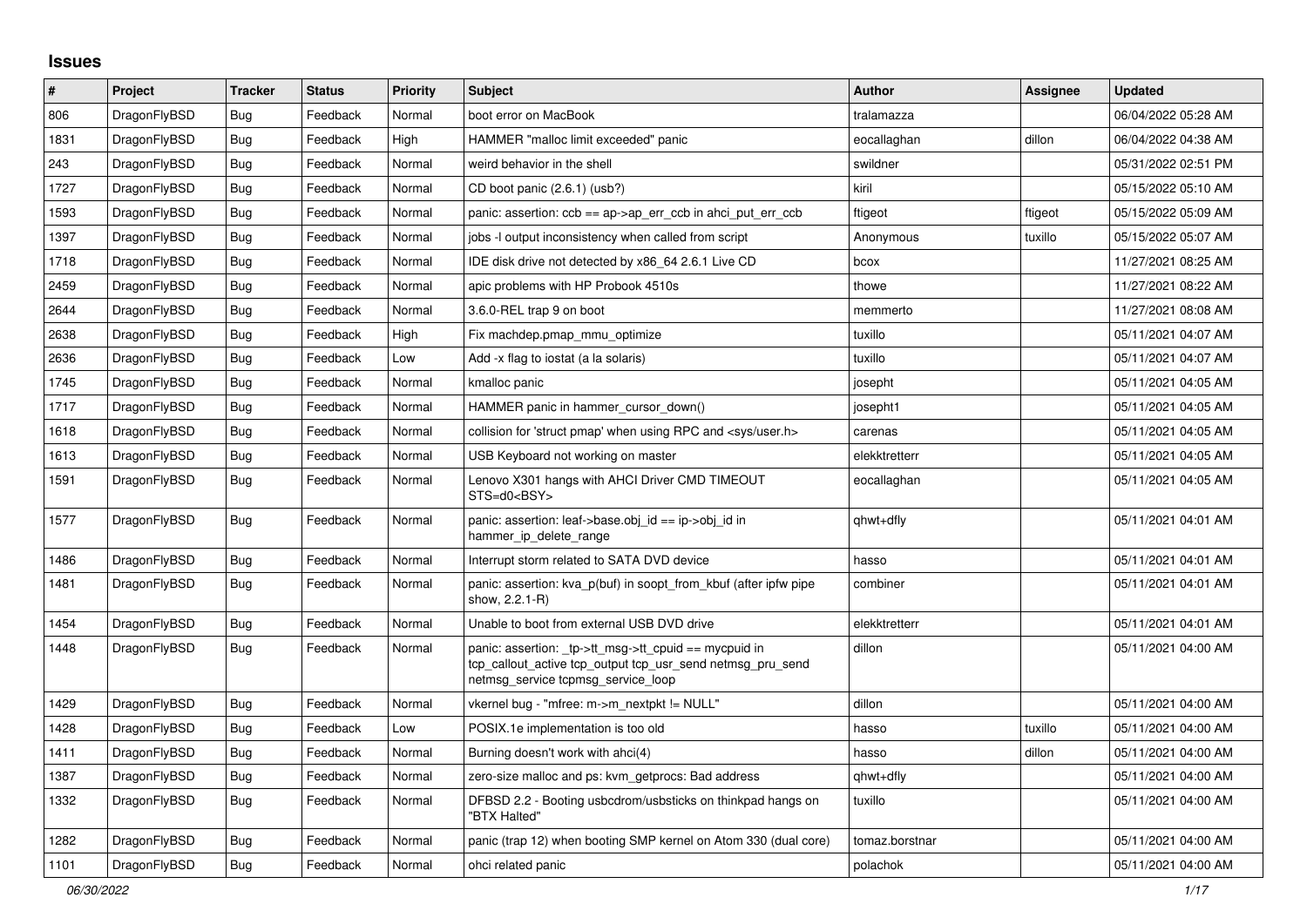| $\vert$ # | Project      | <b>Tracker</b> | <b>Status</b> | <b>Priority</b> | Subject                                                                                                            | <b>Author</b>     | Assignee | <b>Updated</b>      |
|-----------|--------------|----------------|---------------|-----------------|--------------------------------------------------------------------------------------------------------------------|-------------------|----------|---------------------|
| 1587      | DragonFlyBSD | Bug            | Feedback      | Normal          | can't gdb across fork                                                                                              | corecode          | tuxillo  | 05/11/2021 03:54 AM |
| 1287      | DragonFlyBSD | Bug            | Feedback      | Normal          | altq configuration doesn't work                                                                                    | corecode          | tuxillo  | 05/11/2021 03:51 AM |
| 911       | DragonFlyBSD | <b>Bug</b>     | Feedback      | Normal          | kldload/kernel linker can exceed malloc reserve and panic system                                                   | corecode          | tuxillo  | 05/11/2021 03:51 AM |
| 901       | DragonFlyBSD | <b>Bug</b>     | Feedback      | Normal          | route show needs to get data from all cpus                                                                         | corecode          | tuxillo  | 05/11/2021 03:50 AM |
| 847       | DragonFlyBSD | Bug            | Feedback      | Normal          | processes getting stuck on mount point                                                                             | corecode          | tuxillo  | 05/11/2021 03:50 AM |
| 3205      | DragonFlyBSD | <b>Bug</b>     | Feedback      | High            | Go compiler net test failing                                                                                       | t dfbsd           | tuxillo  | 05/10/2021 02:45 AM |
| 3152      | DragonFlyBSD | <b>Bug</b>     | Feedback      | Normal          | Console's size in ttyv0 and single user mode is sticking to 80x25,<br>while ttyv1 can make use of the whole screen | overtime          |          | 02/24/2019 01:08 AM |
| 1580      | DragonFlyBSD | Bug            | Feedback      | Normal          | Panic (Fatal trap 12: page fault while in kernel mode) while playing<br>with pf and netif names                    | rumcic            |          | 12/21/2018 01:21 AM |
| 1521      | DragonFlyBSD | Bug            | Feedback      | Normal          | amd64 2.4 livecd won't mount root at boot                                                                          | bolapara          |          | 01/28/2018 03:45 AM |
| 2958      | DragonFlyBSD | <b>Bug</b>     | Feedback      | Normal          | Hammer FS dies during pruning after massive write load                                                             | neilb             |          | 10/11/2016 04:20 AM |
| 2957      | DragonFlyBSD | Bug            | Feedback      | Normal          | swapoff -a followed by swapon -a doesn't give your swap back                                                       | neilb             |          | 10/09/2016 04:17 AM |
| 1672      | DragonFlyBSD | <b>Bug</b>     | Feedback      | Normal          | panic (trap 12) around btree search() in 2.4.1-RELEASE                                                             | floid             |          | 01/19/2015 03:36 AM |
| 1560      | DragonFlyBSD | <b>Bug</b>     | Feedback      | Normal          | Unable to modify partition table on ThinkPad T61p during install                                                   | rehsack           |          | 01/15/2015 08:57 AM |
| 1127      | DragonFlyBSD | <b>Bug</b>     | Feedback      | Low             | cdrom drive not detected                                                                                           | tgr               | corecode | 01/15/2015 08:55 AM |
| 979       | DragonFlyBSD | <b>Bug</b>     | Feedback      | Normal          | Failure-prone USB mass storage (SB600? msdosfs? CAM?)                                                              | floid             |          | 01/15/2015 08:38 AM |
| 846       | DragonFlyBSD | Bug            | Feedback      | Normal          | USB bugs:usb mouse can't used!                                                                                     | frankning         |          | 01/15/2015 08:36 AM |
| 1456      | DragonFlyBSD | <b>Bug</b>     | Feedback      | Normal          | Microsoft wireless desktop problems                                                                                | elekktretterr     |          | 01/15/2015 08:34 AM |
| 2617      | DragonFlyBSD | <b>Bug</b>     | Feedback      | Normal          | Possible issue with wireless mouse on 3.6 release                                                                  | FilippoMo         |          | 01/14/2015 03:42 PM |
| 1579      | DragonFlyBSD | Bug            | Feedback      | Normal          | dfly 2.4.1 does not like HP DL360G4p and Smart Array 6400 with<br>MSA <sub>20</sub>                                | tomaz.borstnar    | tuxillo  | 06/02/2014 02:44 PM |
| 1592      | DragonFlyBSD | Bug            | Feedback      | Normal          | AcpiOSUnmapMemory: Warning, deallocation did not track<br>allocation.                                              | eocallaghan       |          | 06/02/2014 07:45 AM |
| 1330      | DragonFlyBSD | Bug            | Feedback      | Normal          | Hammer, usb disk, SYNCHRONIZE CACHE failure                                                                        | josepht           |          | 06/02/2014 04:56 AM |
| 570       | DragonFlyBSD | Bug            | Feedback      | Normal          | 1.8.x: ACPI problems                                                                                               | qhwt+dfly         |          | 06/02/2014 03:45 AM |
| 285       | DragonFlyBSD | Bug            | Feedback      | Low             | interrupt latency with re without ip address configured                                                            | thomas.nikolaisen |          | 02/20/2014 10:30 AM |
| 2556      | DragonFlyBSD | Bug            | Feedback      | Normal          | DragonFly v3.5.0.81.gd3479 - Process signal weirdness                                                              | tuxillo           |          | 12/17/2013 03:48 PM |
| 1824      | DragonFlyBSD | Bug            | Feedback      | Normal          | kernel panic, x86, 2.7.3.859.ge5104                                                                                | akirchhoff135014  |          | 03/10/2013 07:49 AM |
| 1668      | DragonFlyBSD | <b>Bug</b>     | Feedback      | Normal          | Power button not working                                                                                           | elekktretterr     |          | 03/10/2013 06:22 AM |
| 1250      | DragonFlyBSD | Bug            | Feedback      | Normal          | Panic upon plugging an USB flash drive into the machine                                                            | rumcic            |          | 03/10/2013 05:17 AM |
| 1249      | DragonFlyBSD | <b>Bug</b>     | Feedback      | Normal          | panic: ffs vfree: freeing free inode                                                                               | rumcic            |          | 03/10/2013 05:13 AM |
| 293       | DragonFlyBSD | Bug            | Feedback      | Low             | Various updates to the handbook                                                                                    | victor            | victor   | 03/10/2013 04:46 AM |
| 1489      | DragonFlyBSD | <b>Bug</b>     | Feedback      | Normal          | panic: ufs_dirbad: bad dir                                                                                         | rumcic            |          | 03/10/2013 04:34 AM |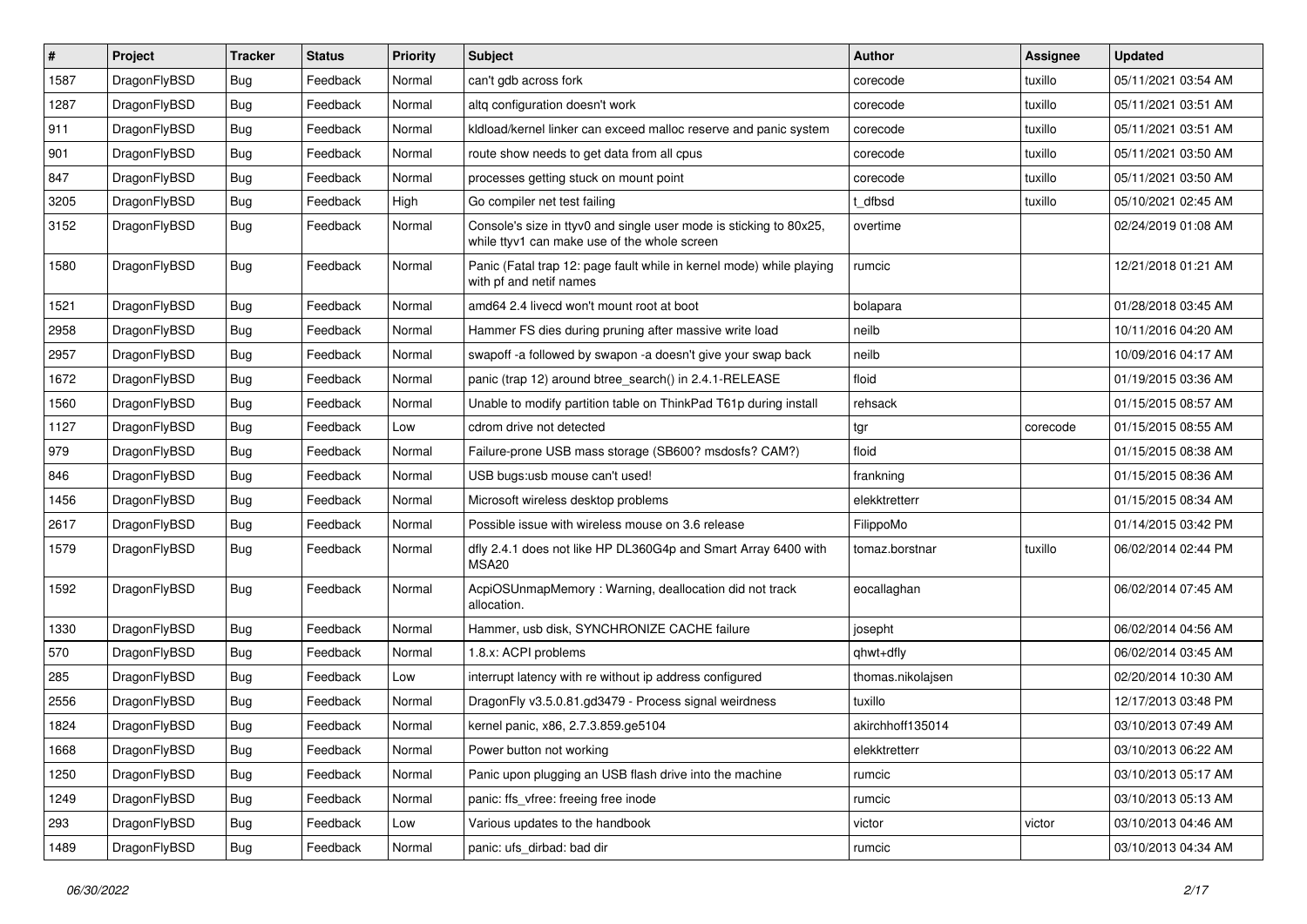| $\vert$ # | Project      | <b>Tracker</b> | <b>Status</b> | <b>Priority</b> | Subject                                                                                 | <b>Author</b>    | Assignee | <b>Updated</b>      |
|-----------|--------------|----------------|---------------|-----------------|-----------------------------------------------------------------------------------------|------------------|----------|---------------------|
| 1563      | DragonFlyBSD | <b>Bug</b>     | Feedback      | Normal          | reset(1) doesn't reset terminal to the defaults                                         | hasso            |          | 03/10/2013 04:17 AM |
| 1144      | DragonFlyBSD | <b>Bug</b>     | Feedback      | Normal          | Incorrect clock under KVM                                                               | msylvan          |          | 03/09/2013 01:17 PM |
| 385       | DragonFlyBSD | <b>Bug</b>     | Feedback      | Low             | Mail archive address removal                                                            | justin           | justin   | 03/09/2013 11:24 AM |
| 2288      | DragonFlyBSD | Bug            | Feedback      | Normal          | Random IO performance loss introduced since January 1st                                 | lentferj         |          | 01/23/2013 04:21 PM |
| 2396      | DragonFlyBSD | Bug            | Feedback      | High            | Latest 3.1 development version core dumps while destroying master<br><b>PFS</b>         | sgeorge          |          | 01/23/2013 04:10 PM |
| 2347      | DragonFlyBSD | Bug            | Feedback      | High            | Hammer PFSes destroy does not give back full space allocated to<br><b>PFS</b>           | sgeorge          |          | 07/19/2012 01:11 AM |
| 2090      | DragonFlyBSD | <b>Bug</b>     | Feedback      | Normal          | snd_hda does not support headphone automute                                             | justin           |          | 03/29/2012 08:03 PM |
| 1860      | DragonFlyBSD | <b>Bug</b>     | Feedback      | Normal          | Panic while creating UFS fs on vn(4) for initrd                                         | matthias         |          | 02/29/2012 07:16 AM |
| 2081      | DragonFlyBSD | <b>Bug</b>     | Feedback      | Normal          | Panic on device "detach" / "failure"                                                    | vsrinivas        |          | 02/29/2012 07:11 AM |
| 2100      | DragonFlyBSD | Bug            | Feedback      | Normal          | devfs related panic                                                                     | sepherosa        | alexh    | 07/10/2011 02:29 PM |
| 2037      | DragonFlyBSD | <b>Bug</b>     | Feedback      | Normal          | Panic Bad link elm while building packages                                              | ftigeot          | dillon   | 04/21/2011 07:20 AM |
| 2721      | DragonFlyBSD | Submit         | Feedback      | Low             | Some few zalloc calls to objcache ones replacements                                     | dclink           | tuxillo  | 05/11/2021 04:08 AM |
| 2717      | DragonFlyBSD | Submit         | Feedback      | Normal          | Out of range numeric handling                                                           | dclink           | tuxillo  | 05/11/2021 04:08 AM |
| 2438      | DragonFlyBSD | Submit         | Feedback      | Normal          | <b>TRIM</b> fixes                                                                       | Anonymous        | tuxillo  | 05/11/2021 03:45 AM |
| 742       | DragonFlyBSD | <b>Bug</b>     | In Progress   | Normal          | umount problems with multiple mounts                                                    | corecode         | tuxillo  | 06/25/2022 04:02 AM |
| 3318      | DragonFlyBSD | <b>Bug</b>     | In Progress   | Normal          | Segmenation fault when a process resumed with checkpt exits                             | zabolekar        | tuxillo  | 06/18/2022 08:24 AM |
| 1921      | DragonFlyBSD | <b>Bug</b>     | In Progress   | Normal          | we miss mlockall                                                                        | alexh            | tuxillo  | 06/18/2022 04:08 AM |
| 3317      | DragonFlyBSD | Bug            | In Progress   | Normal          | Network vtnet0 not working on Hetzner cloud                                             | mneumann         |          | 06/18/2022 03:55 AM |
| 2360      | DragonFlyBSD | <b>Bug</b>     | In Progress   | Normal          | Wishlist: virtio driver import                                                          | vsrinivas        |          | 06/04/2022 04:16 AM |
| 3028      | DragonFlyBSD | <b>Bug</b>     | In Progress   | Normal          | installer: confusion of set/get disk encryption passphrase dialogs                      | liweitianux      | tuxillo  | 06/03/2022 05:13 PM |
| 3310      | DragonFlyBSD | Bug            | In Progress   | Normal          | NVMM+QEMU fail to boot with UEFI: Mem Assist Failed<br>[gpa=0xfffffff0]                 | liweitianux      |          | 01/11/2022 03:22 PM |
| 1819      | DragonFlyBSD | <b>Bug</b>     | In Progress   | Low             | truss - Major revamping task list                                                       | tuxillo          | tuxillo  | 11/27/2021 08:45 AM |
| 1661      | DragonFlyBSD | Bug            | In Progress   | Normal          | panic on password entry mount smb filesystem                                            | vsrinivas        |          | 11/27/2021 08:29 AM |
| 2797      | DragonFlyBSD | <b>Bug</b>     | In Progress   | Low             | vkernels with & without machdep.pmap mmu optimize                                       | vellowrabbit2010 |          | 11/27/2021 08:06 AM |
| 3299      | DragonFlyBSD | <b>Bug</b>     | In Progress   | Normal          | DragonFlyBSD reports utterly wrong uptime (most of the time, right<br>after booting in) | adrian           |          | 11/11/2021 01:43 PM |
| 3295      | DragonFlyBSD | <b>Bug</b>     | In Progress   | Normal          | Adapt devel/libvirt for nvmm                                                            | tuxillo          | tuxillo  | 11/03/2021 04:56 PM |
| 3269      | DragonFlyBSD | <b>Bug</b>     | In Progress   | Normal          | Is double-buffer'd buf still required by HAMMER2 ?                                      | tkusumi          |          | 05/12/2021 04:09 PM |
| 3113      | DragonFlyBSD | <b>Bug</b>     | In Progress   | Urgent          | Booting vKernel fails due being out of swap space                                       | tcullen          |          | 05/11/2021 04:14 AM |
| 3089      | DragonFlyBSD | <b>Bug</b>     | In Progress   | Normal          | vtnet(4) - disable TCP checksum offload by default                                      | jlane            | vadaszi  | 05/11/2021 04:14 AM |
| 2414      | DragonFlyBSD | <b>Bug</b>     | In Progress   | Normal          | Lenovo S10 acpi freeze (not new)                                                        | davshao          |          | 05/11/2021 04:13 AM |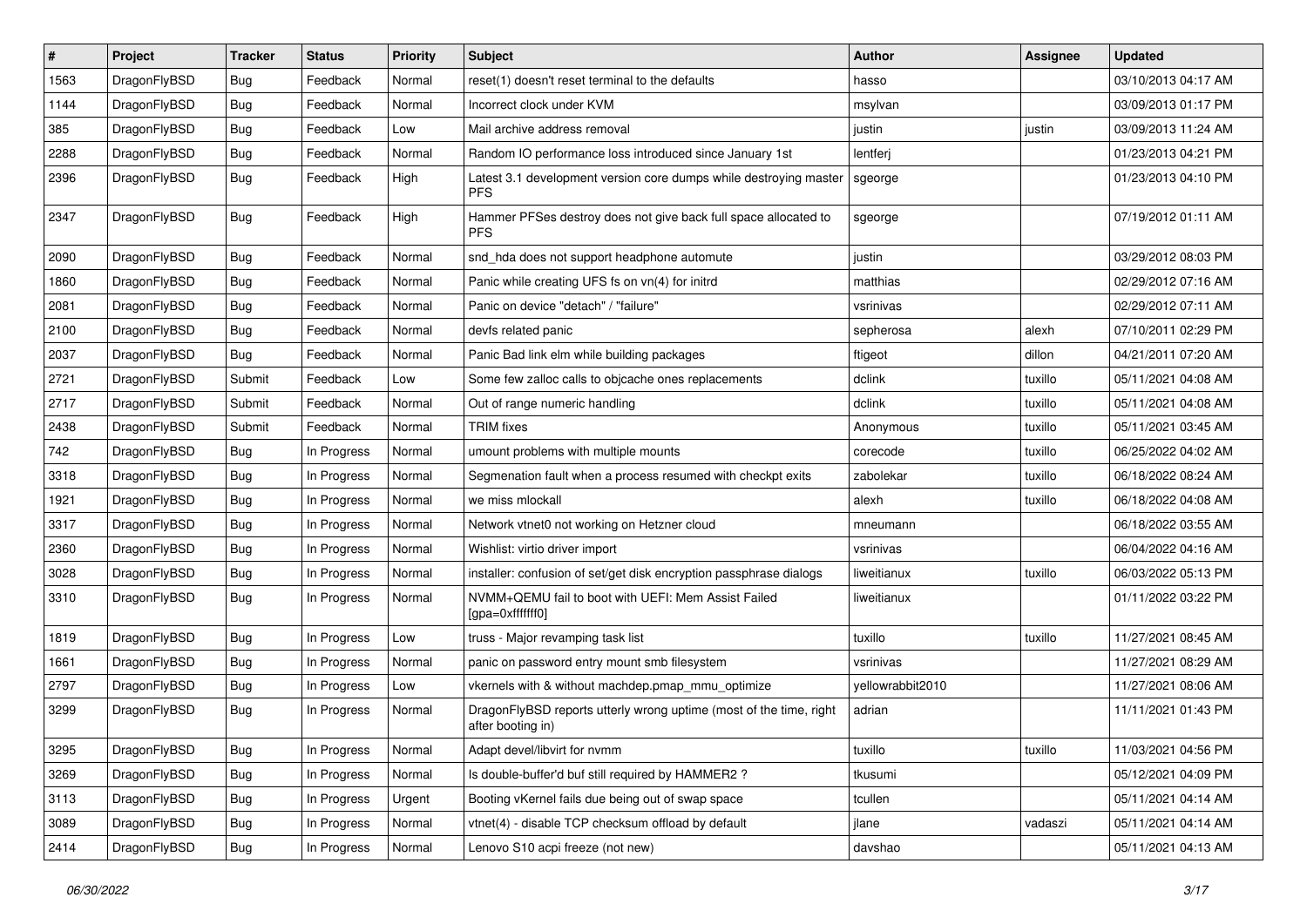| $\#$ | Project      | <b>Tracker</b> | <b>Status</b> | <b>Priority</b> | Subject                                                                                                   | <b>Author</b>      | <b>Assignee</b> | <b>Updated</b>      |
|------|--------------|----------------|---------------|-----------------|-----------------------------------------------------------------------------------------------------------|--------------------|-----------------|---------------------|
| 2631 | DragonFlyBSD | Bug            | In Progress   | Low             | Verify library versioning current with full package build and switch it<br>on (after publishing packages) | tuxillo            |                 | 05/11/2021 04:06 AM |
| 2013 | DragonFlyBSD | Bug            | In Progress   | Normal          | oversized DMA request loop                                                                                | josepht            |                 | 05/11/2021 04:06 AM |
| 1749 | DragonFlyBSD | Bug            | In Progress   | Normal          | HAMMER fsstress panic in hammer_flush_inode_core<br>'ip->flush_state != HAMMER_FST_FLUSH'                 | vsrinivas          |                 | 05/11/2021 04:06 AM |
| 1744 | DragonFlyBSD | Bug            | In Progress   | Normal          | HAMMER fsstress panic in hammer setup child callback                                                      | vsrinivas          |                 | 05/11/2021 04:05 AM |
| 168  | DragonFlyBSD | Bug            | In Progress   | Normal          | Livelocked limit engaged while trying to setup IPW wireless                                               | mschacht           | sepherosa       | 05/11/2021 04:05 AM |
| 1336 | DragonFlyBSD | Bug            | In Progress   | Normal          | Still looking for reports of missed directory entries w/ HAMMER                                           | dillon             |                 | 05/11/2021 04:00 AM |
| 1218 | DragonFlyBSD | Bug            | In Progress   | Normal          | panic: assertion: error == 0 in hammer_start_transaction                                                  | rumcic             |                 | 05/11/2021 04:00 AM |
| 1181 | DragonFlyBSD | Bug            | In Progress   | Normal          | ACX111 panic                                                                                              | elekktretterr      |                 | 05/11/2021 04:00 AM |
| 1148 | DragonFlyBSD | Bug            | In Progress   | Low             | BCM4311 wireless network adapter detected but not functional                                              | archimedes.gaviola |                 | 05/11/2021 04:00 AM |
| 998  | DragonFlyBSD | Bug            | In Progress   | Normal          | Unconfiguring a vn while it is mounted                                                                    | rumcic             | tuxillo         | 05/11/2021 04:00 AM |
| 604  | DragonFlyBSD | Bug            | In Progress   | Normal          | 1.8.1-RELEASE - clock runs fast on mainboard ASUS P5A-B                                                   | yeti               |                 | 05/11/2021 03:55 AM |
| 1584 | DragonFlyBSD | Bug            | In Progress   | Normal          | can't use ssh from jail: debug1: read_passphrase: can't open<br>/dev/tty: Device busy                     | corecode           | tuxillo         | 05/11/2021 03:53 AM |
| 1583 | DragonFlyBSD | Bug            | In Progress   | Normal          | panic: assertion: cursor->trans->sync_lock_refs > 0 in<br>hammer_recover_cursor                           | corecode           | tuxillo         | 05/11/2021 03:53 AM |
| 1547 | DragonFlyBSD | Bug            | In Progress   | Normal          | disklabel64 automatic sizing                                                                              | corecode           | tuxillo         | 05/11/2021 03:52 AM |
| 1528 | DragonFlyBSD | Bug            | In Progress   | Normal          | ktrace does not show proper return values for pipe(2)                                                     | corecode           | tuxillo         | 05/11/2021 03:52 AM |
| 1475 | DragonFlyBSD | Bug            | In Progress   | Normal          | kernel blocks with low memory and syscons setting a high res mode<br>/ scrollback                         | corecode           | tuxillo         | 05/11/2021 03:52 AM |
| 1469 | DragonFlyBSD | Bug            | In Progress   | Normal          | Hammer history security concern                                                                           | corecode           | tuxillo         | 05/11/2021 03:52 AM |
| 1368 | DragonFlyBSD | Bug            | In Progress   | Normal          | suspend signal race?                                                                                      | qhwt+dfly          |                 | 05/11/2021 03:51 AM |
| 1030 | DragonFlyBSD | Bug            | In Progress   | Normal          | msdosfs umount panic                                                                                      | corecode           | tuxillo         | 05/11/2021 03:51 AM |
| 884  | DragonFlyBSD | Bug            | In Progress   | High            | Performance/memory problems under filesystem IO load                                                      | hasso              |                 | 05/11/2021 03:50 AM |
| 781  | DragonFlyBSD | Bug            | In Progress   | Normal          | fdisk uses wrong geometry on usb flash drives                                                             | corecode           | tuxillo         | 05/11/2021 03:50 AM |
| 2358 | DragonFlyBSD | <b>Bug</b>     | In Progress   | Normal          | DFBSD v3.0.2.32.g928ca - panic: hammer: insufficient undo FIFO<br>space!                                  | tuxillo            | tuxillo         | 05/10/2021 02:50 AM |
| 1390 | DragonFlyBSD | Bug            | In Progress   | Normal          | Use id_t type for {get,set}priority()                                                                     | Anonymous          | tuxillo         | 07/05/2019 02:18 AM |
| 3111 | DragonFlyBSD | Bug            | In Progress   | High            | Mouse lags every second heavily under X11                                                                 | mneumann           |                 | 12/12/2017 09:46 PM |
| 3011 | DragonFlyBSD | <b>Bug</b>     | In Progress   | Normal          | dragonfly/sys/dev/netif/re/re.c: suspicious code?                                                         | dcb                |                 | 07/29/2017 01:26 AM |
| 3021 | DragonFlyBSD | <b>Bug</b>     | In Progress   | Normal          | sys/dev/drm/i915/i915_gem_stolen.c:115]: (error) Signed integer<br>overflow for expression '65535<<20'    | dcb                |                 | 04/11/2017 12:46 PM |
| 1307 | DragonFlyBSD | <b>Bug</b>     | In Progress   | Normal          | hammer tid -2 shows unexpected result                                                                     | corecode           |                 | 10/18/2016 05:29 PM |
| 2819 | DragonFlyBSD | <b>Bug</b>     | In Progress   | Normal          | Random micro system freezes after a week of uptime                                                        | ftigeot            | dillon          | 08/16/2015 08:46 PM |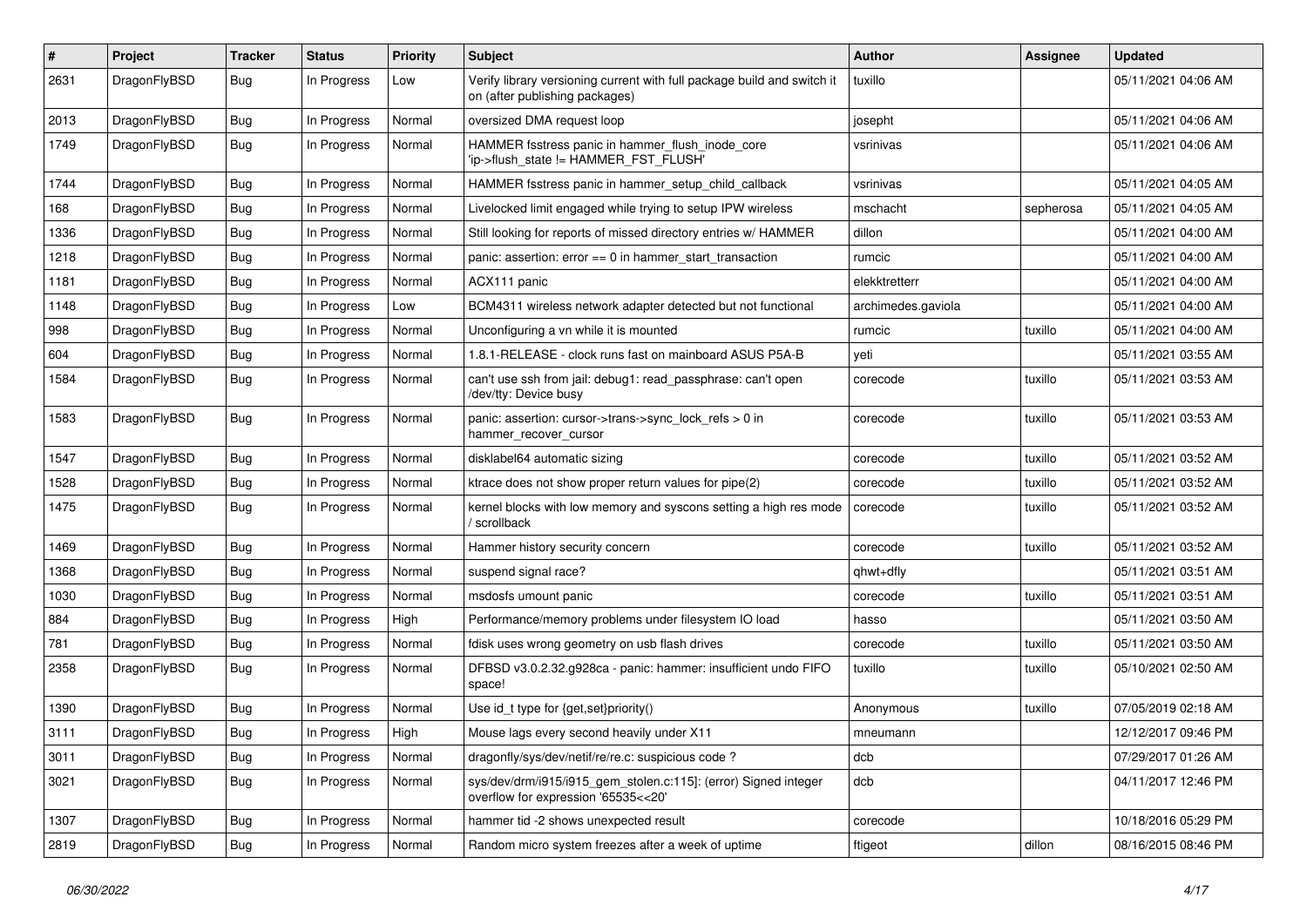| $\#$ | Project      | <b>Tracker</b> | <b>Status</b> | <b>Priority</b> | Subject                                                                                    | <b>Author</b>     | Assignee | <b>Updated</b>      |
|------|--------------|----------------|---------------|-----------------|--------------------------------------------------------------------------------------------|-------------------|----------|---------------------|
| 2391 | DragonFlyBSD | Bug            | In Progress   | Normal          | System lock with ahci and acpi enabled on ATI RS690 chipset with<br>SMB600 sata controller | jorisgio          | vadaszi  | 06/03/2015 03:51 PM |
| 2731 | DragonFlyBSD | Bug            | In Progress   | Normal          | Screen full of random colors when starting Xorg with Intel Haswell<br>HD Graphics P4600    | ikatzmaier        |          | 11/12/2014 04:08 PM |
| 1302 | DragonFlyBSD | Bug            | In Progress   | Normal          | Checkpoint regression?                                                                     | sjg               | sjg      | 07/10/2013 05:22 PM |
| 2549 | DragonFlyBSD | <b>Bug</b>     | In Progress   | Normal          | netgraph7: Kernel page fault.                                                              | russiane39        | nant     | 05/10/2013 11:20 PM |
| 1502 | DragonFlyBSD | <b>Bug</b>     | In Progress   | Normal          | Lock while deleting files from nohistory HAMMER directories                                | hasso             |          | 03/10/2013 04:28 AM |
| 725  | DragonFlyBSD | <b>Bug</b>     | In Progress   | Low             | 'make distribution' fails w/'ro' /usr/obj                                                  | c.turner          |          | 03/09/2013 01:01 PM |
| 331  | DragonFlyBSD | <b>Bug</b>     | In Progress   | Normal          | ftpsesame (aka Bridging S01E03)                                                            | bastyaelvtars     |          | 03/09/2013 12:28 PM |
| 2499 | DragonFlyBSD | Bug            | In Progress   | Urgent          | DRAGONFLY_3_2 lockd not responding correctly                                               | Nerzhul           |          | 01/22/2013 12:47 PM |
| 2353 | DragonFlyBSD | <b>Bug</b>     | In Progress   | Normal          | panic: assertion "gd->gd_spinlocks_wr == 0" failed in<br>bsd4 schedulerclock               | jaydg             | alexh    | 11/28/2012 01:57 AM |
| 2296 | DragonFlyBSD | Bug            | In Progress   | High            | panic: assertion "m->wire count > 0" failed                                                | thomas.nikolaisen |          | 08/30/2012 06:09 AM |
| 2351 | DragonFlyBSD | <b>Bug</b>     | In Progress   | Normal          | DFBSD v3.1.0.579.g44ccf - Stuck during startup, random freezes                             | tuxillo           |          | 04/24/2012 08:21 AM |
| 2345 | DragonFlyBSD | <b>Bug</b>     | In Progress   | Normal          | DFBSD v3.1.0.457.gd679f - NFS panic on diskless station                                    | tuxillo           |          | 04/07/2012 05:22 PM |
| 1669 | DragonFlyBSD | <b>Bug</b>     | In Progress   | Normal          | Drive wont open using button                                                               | elekktretterr     |          | 02/29/2012 12:05 PM |
| 2282 | DragonFlyBSD | <b>Bug</b>     | In Progress   | Normal          | gdb segfaults with certain corefiles                                                       | tuxillo           |          | 01/18/2012 04:40 PM |
| 3160 | DragonFlyBSD | Submit         | In Progress   | Normal          | State the implementation difference in pkill/pgrep manual                                  | sevan             | tuxillo  | 06/03/2022 05:15 PM |
| 1700 | DragonFlyBSD | Submit         | In Progress   | Normal          | skip boot2 menu on <enter></enter>                                                         | Johannes.Hofmann  | tuxillo  | 05/15/2022 08:35 AM |
| 1398 | DragonFlyBSD | Submit         | In Progress   | Normal          | hdestroy(3) restricts hash key to point to malloc'ed space                                 | Anonymous         |          | 08/20/2021 04:06 PM |
| 3145 | DragonFlyBSD | Submit         | In Progress   | Normal          | Update libelf to FreeBSD 12 current and build as base library usable<br>by ports           | davshao           | tuxillo  | 08/20/2021 03:58 PM |
| 3031 | DragonFlyBSD | Submit         | In Progress   | Normal          | Update drm/radeon to Linux 4.7.10 as much as possible                                      | davshao           | ftigeot  | 08/19/2021 12:33 PM |
| 3319 | DragonFlyBSD | <b>Bug</b>     | New           | Normal          | setproctitle() calls can change effect of later setproctitle() calls                       | tonyc             |          | 06/29/2022 06:10 PM |
| 731  | DragonFlyBSD | <b>Bug</b>     | New           | Normal          | system freeze on "slice too large"                                                         | corecode          | tuxillo  | 06/25/2022 04:01 AM |
| 3316 | DragonFlyBSD | Bug            | <b>New</b>    | Normal          | hammer2_dirent_create() allows creating >1 dirents with the same<br>name                   | tkusumi           |          | 06/05/2022 12:35 PM |
| 2509 | DragonFlyBSD | Bug            | <b>New</b>    | Normal          | Redefinition of DIRBLKSIZ in restore(8)                                                    | swildner          |          | 06/04/2022 04:40 AM |
| 3313 | DragonFlyBSD | Bug            | New           | Normal          | Can't boot from my live USB at all. The kernel loading process<br>hangs.                   | rempas            |          | 06/03/2022 12:16 AM |
| 2498 | DragonFlyBSD | <b>Bug</b>     | New           | Normal          | DFBSD v3.2.2-RELEASE - LIST_FIRST(&bp->b_dep) == NULL"<br>failed in vfs_vmio_release       | tuxillo           |          | 05/31/2022 04:09 PM |
| 2495 | DragonFlyBSD | <b>Bug</b>     | New           | High            | DFBSD v3.3.0.960.g553fe7 - ocnt != 0" failed in<br>prop_object_release                     | tuxillo           |          | 05/31/2022 04:08 PM |
| 1876 | DragonFlyBSD | Bug            | New           | Normal          | devfs in jail + logging out from console(ttyv1+) -> panic                                  | qhwt.dfly         | tuxillo  | 05/31/2022 03:24 PM |
| 2042 | DragonFlyBSD | <b>Bug</b>     | New           | Normal          | kernel panic, when run boot0cfg                                                            | sepherosa         |          | 05/31/2022 03:01 PM |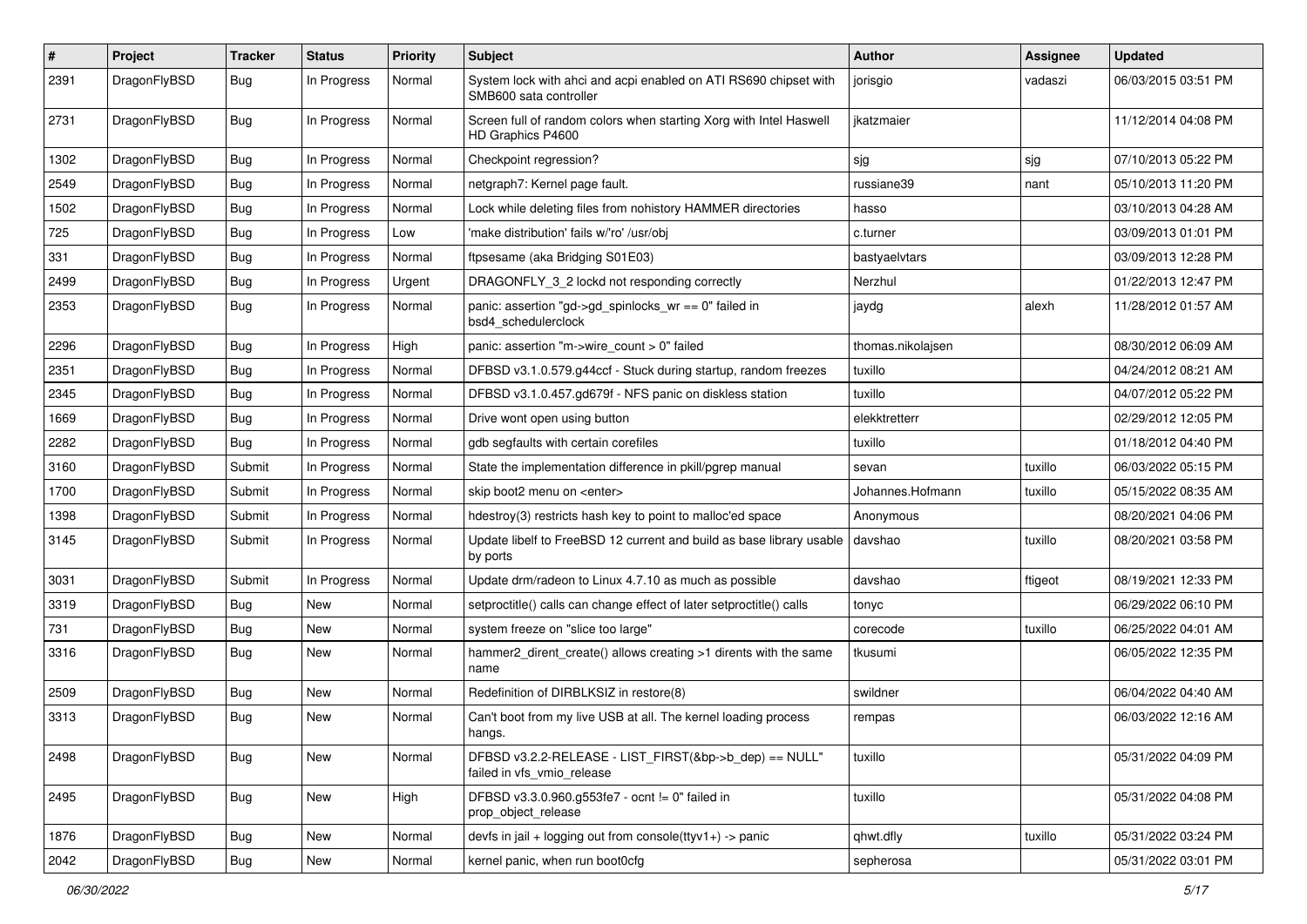| $\vert$ # | Project      | <b>Tracker</b> | <b>Status</b> | <b>Priority</b> | <b>Subject</b>                                                                                            | <b>Author</b>   | Assignee | <b>Updated</b>      |
|-----------|--------------|----------------|---------------|-----------------|-----------------------------------------------------------------------------------------------------------|-----------------|----------|---------------------|
| 1975      | DragonFlyBSD | Bug            | <b>New</b>    | Normal          | Applications seg fault in select() and poll()                                                             | rumcic          |          | 05/31/2022 02:58 PM |
| 1982      | DragonFlyBSD | <b>Bug</b>     | <b>New</b>    | Low             | There is no linuxulator on x86-64                                                                         | herrgard        |          | 05/31/2022 02:25 PM |
| 1942      | DragonFlyBSD | Bug            | <b>New</b>    | Normal          | locking against myself in getcacheblk()?                                                                  | qhwt.dfly       |          | 05/31/2022 02:15 PM |
| 3314      | DragonFlyBSD | Bug            | <b>New</b>    | Normal          | Bring virtio console(4) from FreeBSD                                                                      | tuxillo         | tuxillo  | 05/29/2022 08:24 AM |
| 1899      | DragonFlyBSD | <b>Bug</b>     | <b>New</b>    | Normal          | Keyboard doesn't work                                                                                     | fransm          |          | 05/15/2022 03:32 PM |
| 1877      | DragonFlyBSD | <b>Bug</b>     | <b>New</b>    | Normal          | Freeze during 1st hammer cleanup after new install                                                        | elekktretterr   |          | 05/15/2022 11:43 AM |
| 1818      | DragonFlyBSD | <b>Bug</b>     | <b>New</b>    | Normal          | panic: Bad tailq NEXT (kqueue issue ?)                                                                    | ftigeot         |          | 05/15/2022 11:40 AM |
| 1836      | DragonFlyBSD | <b>Bug</b>     | <b>New</b>    | Normal          | Incorrect TCP checksum show up in tcpdump                                                                 | robgar1         |          | 05/15/2022 11:22 AM |
| 1769      | DragonFlyBSD | Bug            | <b>New</b>    | Normal          | panic: assertion: _tp->tt_msg->tt_cpuid == mycpuid in<br>tcp callout active                               | pavalos         | sjg      | 05/15/2022 11:07 AM |
| 1826      | DragonFlyBSD | Bug            | <b>New</b>    | Normal          | panic during boot: assertion so->so_port  in tcp_input                                                    | ftigeot         |          | 05/15/2022 11:05 AM |
| 1774      | DragonFlyBSD | Bug            | <b>New</b>    | Normal          | New IP header cleanup branch available for testing                                                        | dillon          |          | 05/15/2022 10:59 AM |
| 3029      | DragonFlyBSD | <b>Bug</b>     | <b>New</b>    | Normal          | Running DflyBSD 4.8 on FreeBSD bhyve as a guest                                                           | iron            |          | 05/13/2022 04:33 AM |
| 2585      | DragonFlyBSD | Bug            | <b>New</b>    | Normal          | Dfly 3.4.3 on ESXi 5.1, HP Smart Array P410 passthrough<br>recognised, but not functioning                | yggdrasil       | swildner | 05/09/2022 08:14 AM |
| 3311      | DragonFlyBSD | Bug            | <b>New</b>    | Low             | TrueCrypt support may cause kernel crash                                                                  | arcade@b1t.name |          | 04/29/2022 06:19 AM |
| 3300      | DragonFlyBSD | Bug            | New           | Normal          | Running Xvnc from TigerVNC package through the INETD daemon<br>in TCP WAIT mode fails hard                | adrian          |          | 01/08/2022 04:25 AM |
| 3301      | DragonFlyBSD | Bug            | <b>New</b>    | Normal          | Gkrellm from the packages is not showing logged in users in main<br>window, logged in users always $== 0$ | adrian          |          | 01/08/2022 04:24 AM |
| 1947      | DragonFlyBSD | Bug            | New           | Low             | GA-880GM-UD2H (rev. 1.3) AHCI fails to detect disks at the end of<br>the RAID controller                  | eocallaghan     |          | 11/27/2021 08:46 AM |
| 1559      | DragonFlyBSD | Bug            | <b>New</b>    | Normal          | kernel trap                                                                                               | phma            |          | 11/27/2021 08:43 AM |
| 3302      | DragonFlyBSD | <b>Bug</b>     | <b>New</b>    | Normal          | Will not boot on System76 Lemur Pro (lemp10)                                                              | piecuch         |          | 11/03/2021 10:21 AM |
| 3298      | DragonFlyBSD | Bug            | <b>New</b>    | Normal          | Running "w" and having logged in via XDM through VNC, "w" prints<br>an extra error message                | piecuch         |          | 10/25/2021 09:16 AM |
| 3189      | DragonFlyBSD | Bug            | <b>New</b>    | Normal          | Allow DragonFly Mail Agent to accept an alternate config via<br>command line switch                       | iang            |          | 08/16/2021 12:42 AM |
| 3278      | DragonFlyBSD | <b>Bug</b>     | <b>New</b>    | Normal          | Second screen image is distorted                                                                          | arcade@b1t.name |          | 07/10/2021 03:36 AM |
| 3280      | DragonFlyBSD | Bug            | <b>New</b>    | Normal          | KMS console and i915(4) not working in 6.0                                                                | cmusser         |          | 07/10/2021 03:35 AM |
| 3282      | DragonFlyBSD | <b>Bug</b>     | New           | Normal          | unexpected errno value from fopen()                                                                       | bhaible         |          | 07/10/2021 03:34 AM |
| 3283      | DragonFlyBSD | <b>Bug</b>     | New           | Normal          | mknodat() cannot create FIFOs                                                                             | bhaible         |          | 07/10/2021 03:34 AM |
| 3284      | DragonFlyBSD | <b>Bug</b>     | New           | Normal          | Wrong towlower() result for U+038A                                                                        | bhaible         |          | 07/10/2021 03:34 AM |
| 3281      | DragonFlyBSD | <b>Bug</b>     | New           | Normal          | Crash after leaving unattended for a while                                                                | bhaible         |          | 07/10/2021 03:32 AM |
| 2806      | DragonFlyBSD | Bug            | New           | Normal          | failed to configure a link-local address on ath0 ( $\text{errno} = 22$ )                                  | Chingyuan       |          | 05/25/2021 01:00 AM |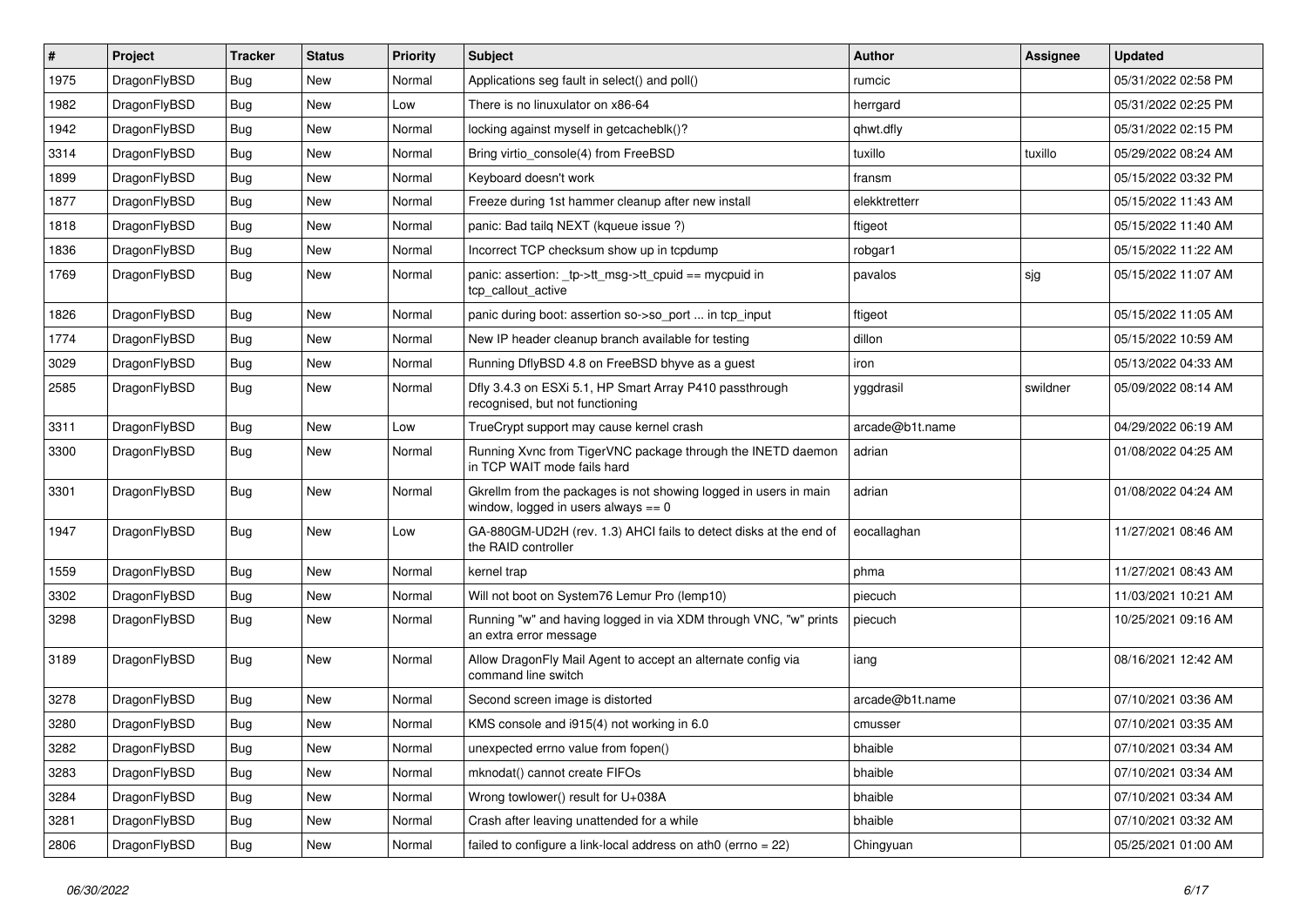| #    | Project      | <b>Tracker</b> | <b>Status</b> | <b>Priority</b> | Subject                                                                                                              | <b>Author</b> | Assignee  | <b>Updated</b>      |
|------|--------------|----------------|---------------|-----------------|----------------------------------------------------------------------------------------------------------------------|---------------|-----------|---------------------|
| 2917 | DragonFlyBSD | Bug            | New           | Normal          | da8: reading primary partition table: error accessing offset<br>000000000000 for 512                                 | liweitianux   |           | 05/11/2021 08:43 PM |
| 3101 | DragonFlyBSD | <b>Bug</b>     | <b>New</b>    | Low             | PFI CGI install not working in dragonflybsd 5.0.1 USB install                                                        | bnegre82      |           | 05/11/2021 04:14 AM |
| 2852 | DragonFlyBSD | <b>Bug</b>     | <b>New</b>    | Normal          | Hammer File System - hangs on undo during system boot / mount -<br>will not recover on DragonFlyBSD newer than 3.6.0 | abale         |           | 05/11/2021 04:07 AM |
| 2828 | DragonFlyBSD | Bug            | New           | High            | On AMD APUs and Bulldozer CPUs, the machdep.cpu_idle_hlt<br>sysctl should be 3 by default                            | vadaszi       | vadaszi   | 05/11/2021 04:07 AM |
| 2675 | DragonFlyBSD | Bug            | New           | Low             | Ultimate N WiFi Link 5300 get iwn_intr: fatal firmware error on 5GHz                                                 | revuwa        |           | 05/11/2021 04:07 AM |
| 1313 | DragonFlyBSD | <b>Bug</b>     | <b>New</b>    | Low             | Signal code in kernel needs major overhaul (signal queues,<br>si_code, si_addr)                                      | hasso         |           | 05/11/2021 04:00 AM |
| 1293 | DragonFlyBSD | Bug            | <b>New</b>    | Normal          | 2.2.1-REL Installer Request                                                                                          | mk            | tuxillo   | 05/11/2021 04:00 AM |
| 2825 | DragonFlyBSD | <b>Bug</b>     | New           | High            | 3x dhclient = hanging system (objcache exhausted)                                                                    | jaccovonb     | sepherosa | 05/11/2021 03:55 AM |
| 2808 | DragonFlyBSD | Bug            | <b>New</b>    | Normal          | X freeze by switching between X and VT - results in black screen                                                     | lukesky333    |           | 05/11/2021 03:55 AM |
| 2736 | DragonFlyBSD | <b>Bug</b>     | New           | High            | kernel panics on acpi timer probe function                                                                           | cnb           |           | 05/11/2021 03:55 AM |
| 2735 | DragonFlyBSD | <b>Bug</b>     | New           | Urgent          | iwn panics SYSSASSERT                                                                                                | cnb           |           | 05/11/2021 03:55 AM |
| 2067 | DragonFlyBSD | <b>Bug</b>     | New           | Normal          | sound/pcm: "play interrupt timeout, channel dead"                                                                    | matthiasr     |           | 05/11/2021 03:55 AM |
| 2708 | DragonFlyBSD | <b>Bug</b>     | New           | Normal          | unable to send TCP nor UDP on age(4) interface                                                                       | dermiste      |           | 05/11/2021 03:54 AM |
| 2647 | DragonFlyBSD | Bug            | <b>New</b>    | Normal          | HAMMER panic on 3.6.0                                                                                                | tuxillo       |           | 05/11/2021 03:54 AM |
| 2641 | DragonFlyBSD | <b>Bug</b>     | New           | Normal          | Panic when loading natapci as module                                                                                 | tuxillo       |           | 05/11/2021 03:54 AM |
| 2630 | DragonFlyBSD | <b>Bug</b>     | <b>New</b>    | Normal          | Bring in latest iconv fixes from FreeBSD10 as well as csmapper<br>updates                                            | tuxillo       |           | 05/11/2021 03:54 AM |
| 2544 | DragonFlyBSD | Bug            | New           | Normal          | live DVD system boot (menu option 1) caused db> prompt on<br>PE1950                                                  | estrabd       |           | 05/11/2021 03:54 AM |
| 1594 | DragonFlyBSD | Bug            | <b>New</b>    | Normal          | Kernel panic during boot from Live CD on Dell E6400                                                                  | bodie         |           | 05/11/2021 03:54 AM |
| 1556 | DragonFlyBSD | <b>Bug</b>     | New           | Normal          | many processes stuck in "hmrrcm", system unusable                                                                    | corecode      | tuxillo   | 05/11/2021 03:52 AM |
| 1474 | DragonFlyBSD | Bug            | <b>New</b>    | Normal          | ithread 1 unexpectedly rescheduled                                                                                   | corecode      | tuxillo   | 05/11/2021 03:52 AM |
| 1442 | DragonFlyBSD | <b>Bug</b>     | New           | Normal          | blocking SIGSEGV and triggering a segment violation produces an<br>all CPU consuming process                         | corecode      | tuxillo   | 05/11/2021 03:52 AM |
| 1440 | DragonFlyBSD | Bug            | New           | Normal          | ptrace/gdb doesn't work after process blocks SIGTRAP                                                                 | corecode      | tuxillo   | 05/11/2021 03:52 AM |
| 1198 | DragonFlyBSD | Bug            | <b>New</b>    | High            | DDB loops panic in db read bytes                                                                                     | corecode      | tuxillo   | 05/11/2021 03:51 AM |
| 3266 | DragonFlyBSD | <b>Bug</b>     | New           | High            | Filesystems broken due to "KKASSERT(count &<br>TOK_COUNTMASK);"                                                      | tkusumi       |           | 03/15/2021 01:21 PM |
| 3228 | DragonFlyBSD | <b>Bug</b>     | New           | Low             | pfi_kif_unref: state refcount <= 0 in dmesg                                                                          | justin        |           | 03/05/2021 06:39 AM |
| 3252 | DragonFlyBSD | Bug            | New           | Normal          | tcsetattr/tcgetattr set errno incorrectly on non-TTY                                                                 | tonyc         |           | 10/26/2020 09:34 PM |
| 3249 | DragonFlyBSD | <b>Bug</b>     | New           | Normal          | HAMMER2 fsync(2) not working properly                                                                                | tkusumi       |           | 09/21/2020 07:07 AM |
| 3247 | DragonFlyBSD | <b>Bug</b>     | New           | Normal          | Kernel panic doing nothing much                                                                                      | phma          |           | 09/12/2020 11:40 PM |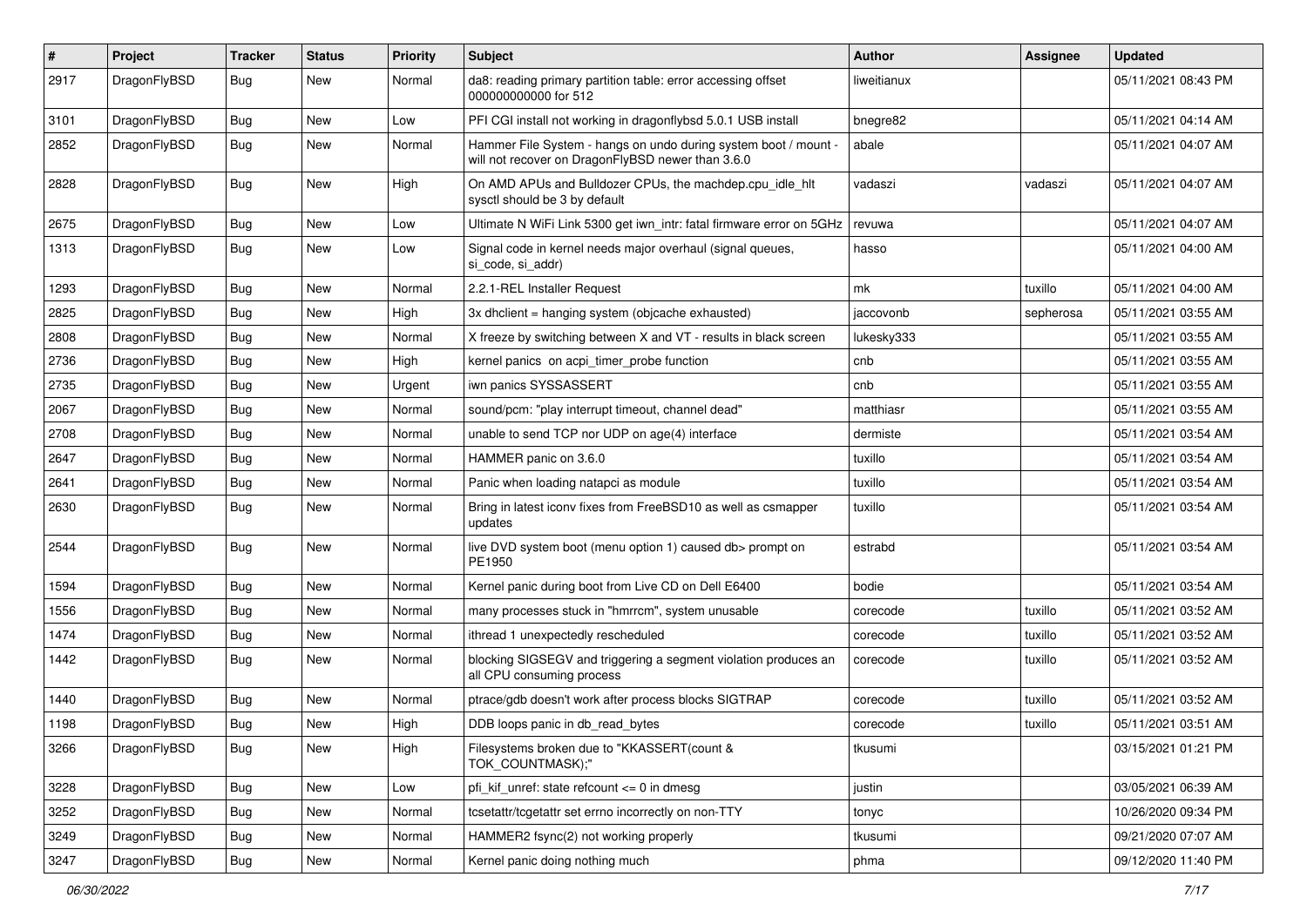| $\sharp$ | Project      | <b>Tracker</b> | <b>Status</b> | <b>Priority</b> | Subject                                                                                                                                                     | <b>Author</b>     | Assignee | <b>Updated</b>      |
|----------|--------------|----------------|---------------|-----------------|-------------------------------------------------------------------------------------------------------------------------------------------------------------|-------------------|----------|---------------------|
| 3243     | DragonFlyBSD | <b>Bug</b>     | New           | Normal          | SMART status not reported properly for SSD disks                                                                                                            | daftaupe          |          | 09/09/2020 11:03 PM |
| 3246     | DragonFlyBSD | Bug            | New           | Normal          | HAMMER2 unable to handle ENOSPC properly                                                                                                                    | tkusumi           |          | 09/04/2020 11:11 AM |
| 2587     | DragonFlyBSD | <b>Bug</b>     | <b>New</b>    | Normal          | SATA DVD writer not detected by DragonFly                                                                                                                   | srussell          |          | 09/04/2020 08:55 AM |
| 3245     | DragonFlyBSD | <b>Bug</b>     | New           | Normal          | panic: free: guard1x fail, i915 load from loader.conf                                                                                                       | polachok          |          | 08/21/2020 10:36 AM |
| 3107     | DragonFlyBSD | Bug            | <b>New</b>    | Low             | ACPI interrupt storm when loading i915 on Lenovo T460                                                                                                       | oyvinht           |          | 07/15/2020 07:01 AM |
| 3170     | DragonFlyBSD | Bug            | <b>New</b>    | Normal          | repeatable nfsd crash                                                                                                                                       | tse               |          | 06/11/2020 05:52 AM |
| 3208     | DragonFlyBSD | Bug            | New           | Normal          | Crash related to nfsd                                                                                                                                       | tse               |          | 06/11/2020 05:52 AM |
| 3240     | DragonFlyBSD | Bug            | <b>New</b>    | High            | compile error because of openssl with /usr/dports/security/rhash for<br>mysql 8 install                                                                     | <b>UlasSAYGIN</b> |          | 06/04/2020 08:05 AM |
| 3239     | DragonFlyBSD | Bug            | <b>New</b>    | Normal          | unable to SIGKILL glitched emacs                                                                                                                            | piecuch           |          | 05/26/2020 03:30 AM |
| 3238     | DragonFlyBSD | Bug            | <b>New</b>    | Normal          | race conditions when printing from vkernel console                                                                                                          | piecuch           |          | 05/19/2020 02:50 PM |
| 3235     | DragonFlyBSD | Bug            | New           | Normal          | Kernel panic in devfs vnops.c                                                                                                                               | mneumann          |          | 04/28/2020 07:00 AM |
| 3197     | DragonFlyBSD | Bug            | New           | Normal          | DragonFly upgrades                                                                                                                                          | tse               |          | 04/18/2020 04:18 PM |
| 3226     | DragonFlyBSD | Bug            | <b>New</b>    | Normal          | Xorg freezes in vm: thread stuck in "objtrm1"                                                                                                               | peeter            |          | 04/08/2020 02:10 AM |
| 3231     | DragonFlyBSD | Bug            | New           | Normal          | wifi drops on 5.8                                                                                                                                           | tse               |          | 04/06/2020 05:08 AM |
| 3219     | DragonFlyBSD | Bug            | <b>New</b>    | Normal          | x11/xorg port can not be build                                                                                                                              | <b>UlasSAYGIN</b> |          | 03/31/2020 08:57 AM |
| 3225     | DragonFlyBSD | Bug            | New           | Normal          | nfsd freeze when using gemu                                                                                                                                 | tse               |          | 03/17/2020 11:52 AM |
| 3224     | DragonFlyBSD | Bug            | <b>New</b>    | Normal          | Kernel panic when trying to ping6                                                                                                                           | zhtw              |          | 03/08/2020 08:55 AM |
| 3222     | DragonFlyBSD | Bug            | New           | Normal          | gcc - undefined reference to '__atomic_load' (missing libatomic?)                                                                                           | mneumann          |          | 02/08/2020 02:45 AM |
| 3218     | DragonFlyBSD | Bug            | New           | Normal          | Kernel panics are not sent to comconsole when booted over EFI                                                                                               | mqudsi            |          | 12/02/2019 08:52 PM |
| 3217     | DragonFlyBSD | Bug            | New           | Normal          | rescue tools: make install fails if rescue folder doesn't exist                                                                                             | t dfbsd           |          | 11/27/2019 08:16 PM |
| 3215     | DragonFlyBSD | Bug            | <b>New</b>    | Normal          | Hang in tcdrain(3) after write(3)                                                                                                                           | noloader          |          | 11/25/2019 03:08 PM |
| 3209     | DragonFlyBSD | Bug            | <b>New</b>    | Normal          | svc has some minor bugs                                                                                                                                     | arcade@b1t.name   |          | 10/24/2019 09:08 AM |
| 3199     | DragonFlyBSD | <b>Bug</b>     | New           | Normal          | PFS label not found panic                                                                                                                                   | tse               |          | 08/21/2019 03:51 AM |
| 3196     | DragonFlyBSD | <b>Bug</b>     | New           | Normal          | test issue after redmine upgrade (2)                                                                                                                        | tuxillo           |          | 07/05/2019 04:33 AM |
| 3194     | DragonFlyBSD | <b>Bug</b>     | <b>New</b>    | High            | Hammer kernel crash on mirror-stream of PFS after upgrade<br>(assertion "cursor->flags &<br>HAMMER_CURSOR_ITERATE_CHECK" failed in<br>hammer_btree_iterate) | Anonymous         |          | 06/29/2019 01:32 PM |
| 3047     | DragonFlyBSD | <b>Bug</b>     | New           | Normal          | HAMMER critical write error                                                                                                                                 | samuel            |          | 06/19/2019 09:50 AM |
| 3124     | DragonFlyBSD | <b>Bug</b>     | <b>New</b>    | High            | DragonFlyBSD 5.0.2 with Hammer2 with UEFI install doesn't boot                                                                                              | wiesl             |          | 06/18/2019 05:07 AM |
| 1850     | DragonFlyBSD | <b>Bug</b>     | New           | Normal          | volume-add on hammer root fs panic                                                                                                                          | Johannes.Hofmann  |          | 04/18/2019 04:27 AM |
| 3184     | DragonFlyBSD | <b>Bug</b>     | New           | Normal          | tsleep(9) return value when PCATCH specified                                                                                                                | tkusumi           |          | 04/03/2019 06:49 AM |
| 3165     | DragonFlyBSD | <b>Bug</b>     | New           | Normal          | Looping at boot time                                                                                                                                        | gop               |          | 12/28/2018 01:04 PM |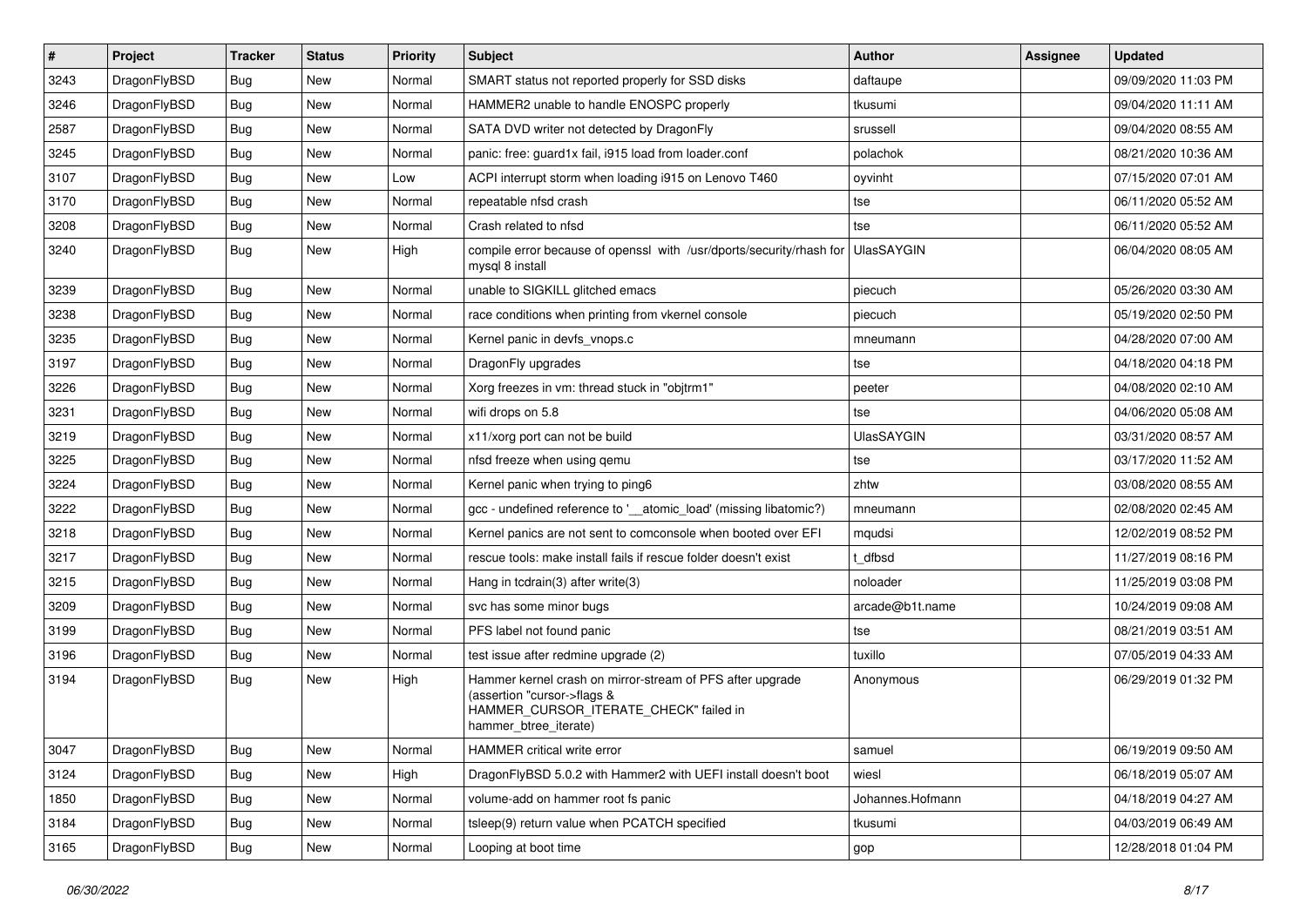| $\vert$ # | Project      | <b>Tracker</b> | <b>Status</b> | <b>Priority</b> | Subject                                                                                                 | <b>Author</b>          | <b>Assignee</b> | <b>Updated</b>      |
|-----------|--------------|----------------|---------------|-----------------|---------------------------------------------------------------------------------------------------------|------------------------|-----------------|---------------------|
| 3141      | DragonFlyBSD | <b>Bug</b>     | New           | Normal          | dhclient blocks boot process                                                                            | rowo                   |                 | 12/16/2018 11:01 AM |
| 2250      | DragonFlyBSD | <b>Bug</b>     | <b>New</b>    | Normal          | Kernel panic                                                                                            | adamk                  |                 | 11/23/2018 01:10 AM |
| 3157      | DragonFlyBSD | <b>Bug</b>     | New           | Normal          | TP-Link UE300 not working in 5.2-RELEASE                                                                | tuxillo                |                 | 11/15/2018 02:08 PM |
| 2287      | DragonFlyBSD | Bug            | New           | Normal          | HAMMER(ROOT) Illegal UNDO TAIL signature at<br>300000001967c000                                         | y0n3t4n1               |                 | 11/07/2018 01:22 AM |
| 2898      | DragonFlyBSD | <b>Bug</b>     | New           | Normal          | HAMMER panic                                                                                            | pavalos                |                 | 11/03/2018 07:05 AM |
| 3120      | DragonFlyBSD | Bug            | <b>New</b>    | Normal          | Intel AC 8260 firmware does not load                                                                    | Vintodrimmer           |                 | 08/28/2018 03:30 AM |
| 3143      | DragonFlyBSD | <b>Bug</b>     | New           | Normal          | assertion "0" failed in hammer2 inode xop chain sync                                                    | cbin                   |                 | 07/18/2018 12:50 PM |
| 3139      | DragonFlyBSD | Bug            | <b>New</b>    | Normal          | USB Mouse Does Not Work in DragonflyBSD guest on VirtualBox                                             | chiguy1256             |                 | 06/24/2018 10:14 PM |
| 3134      | DragonFlyBSD | Bug            | <b>New</b>    | Normal          | RFC 3021 (/31 networks) appear to be unsupported                                                        | jailbird               |                 | 05/16/2018 11:03 PM |
| 3132      | DragonFlyBSD | Bug            | New           | Low             | unifdef mined                                                                                           | bcallah                |                 | 04/26/2018 08:34 PM |
| 3129      | DragonFlyBSD | Bug            | <b>New</b>    | High            | Kernel panic with 5.2.0 on A2SDi-4C-HLN4F                                                               | stateless              |                 | 04/24/2018 12:50 AM |
| 3117      | DragonFlyBSD | <b>Bug</b>     | New           | Normal          | Problem with colours if "intel" video-driver used                                                       | dpostolov              |                 | 01/07/2018 11:35 PM |
| 3116      | DragonFlyBSD | Bug            | New           | Normal          | da0 detects on very big volume if to _remove_ usb install stick and<br>reboot on Intel NUC5PPYH         | dpostolov              |                 | 01/07/2018 09:40 PM |
| 3110      | DragonFlyBSD | <b>Bug</b>     | <b>New</b>    | Normal          | crash with ipfw3 under load                                                                             | bnegre82               |                 | 12/09/2017 06:22 AM |
| 3076      | DragonFlyBSD | Bug            | New           | Normal          | sys/dev/netif/ig_hal/e1000_ich8lan.c:1594: sanity checking mixup ?                                      | dcb                    |                 | 10/11/2017 01:58 AM |
| 3025      | DragonFlyBSD | Bug            | <b>New</b>    | Normal          | sys/dev/powermng/powernow/powernow.c:284: bad comparison?                                               | dcb                    |                 | 09/23/2017 07:45 AM |
| 3052      | DragonFlyBSD | <b>Bug</b>     | New           | Normal          | panic DragonFly v4.8.1-RELEASE by mounting a malformed NTFS<br>image [64.000]                           | open.source@ribose.com |                 | 08/14/2017 03:22 AM |
| 3051      | DragonFlyBSD | Bug            | New           | Normal          | panic DragonFly v4.8.1-RELEASE by mounting a malformed NTFS<br>image [12.000]                           | open.source@ribose.com |                 | 08/14/2017 03:20 AM |
| 3049      | DragonFlyBSD | Bug            | <b>New</b>    | Normal          | panic DragonFly v4.8.1-RELEASE by mounting a malformed<br>msdosfs image [12.128]                        | open.source@ribose.com |                 | 08/14/2017 02:53 AM |
| 3036      | DragonFlyBSD | Bug            | <b>New</b>    | Normal          | panic in icmp_redirect_start() ASSERT_IN_NETISR(0)                                                      | tautolog               |                 | 05/11/2017 07:27 PM |
| 3035      | DragonFlyBSD | Bug            | New           | Normal          | panic: assertion "cpu >= 0 && cpu < ncpus" failed in netisr_cpuport<br>at /usr/src/sys/net/netisr2.h:87 | masu                   |                 | 05/11/2017 01:24 AM |
| 3024      | DragonFlyBSD | Bug            | <b>New</b>    | Low             | sys/dev/netif/wi/if_wi.c:1090]: (style) Redundant condition                                             | dcb                    |                 | 04/11/2017 11:56 AM |
| 3022      | DragonFlyBSD | <b>Bug</b>     | <b>New</b>    | Normal          | sys/dev/netif/ath/ath/if_ath.c:2142: strange bitmask?                                                   | dcb                    |                 | 04/11/2017 11:49 AM |
| 3018      | DragonFlyBSD | Bug            | New           | Normal          | sys/bus/u4b/wlan/if run.c:5464]: (style) Redundant condition                                            | dcb                    |                 | 04/11/2017 11:26 AM |
| 3006      | DragonFlyBSD | Bug            | New           | Normal          | boot0cfg: panic in kern_udev.c in function _udev_dict_set_cstr when<br>installing in VirtualBox         | MichiGreat             |                 | 04/01/2017 02:22 PM |
| 2994      | DragonFlyBSD | Bug            | New           | Normal          | Intermittent boot hangs after git: hammer - HAMMER Version 7                                            | davshao                |                 | 03/30/2017 02:06 PM |
| 2972      | DragonFlyBSD | Bug            | New           | Normal          | ipfw3 "deny to me" does not work correctly                                                              | mneumann               |                 | 12/27/2016 12:11 PM |
| 2970      | DragonFlyBSD | <b>Bug</b>     | New           | Normal          | kernel 4.7: "Is -I" causes panic on UDF filesystem: "bgetvp -<br>overlapping buffer"                    | peeter                 |                 | 12/21/2016 02:46 AM |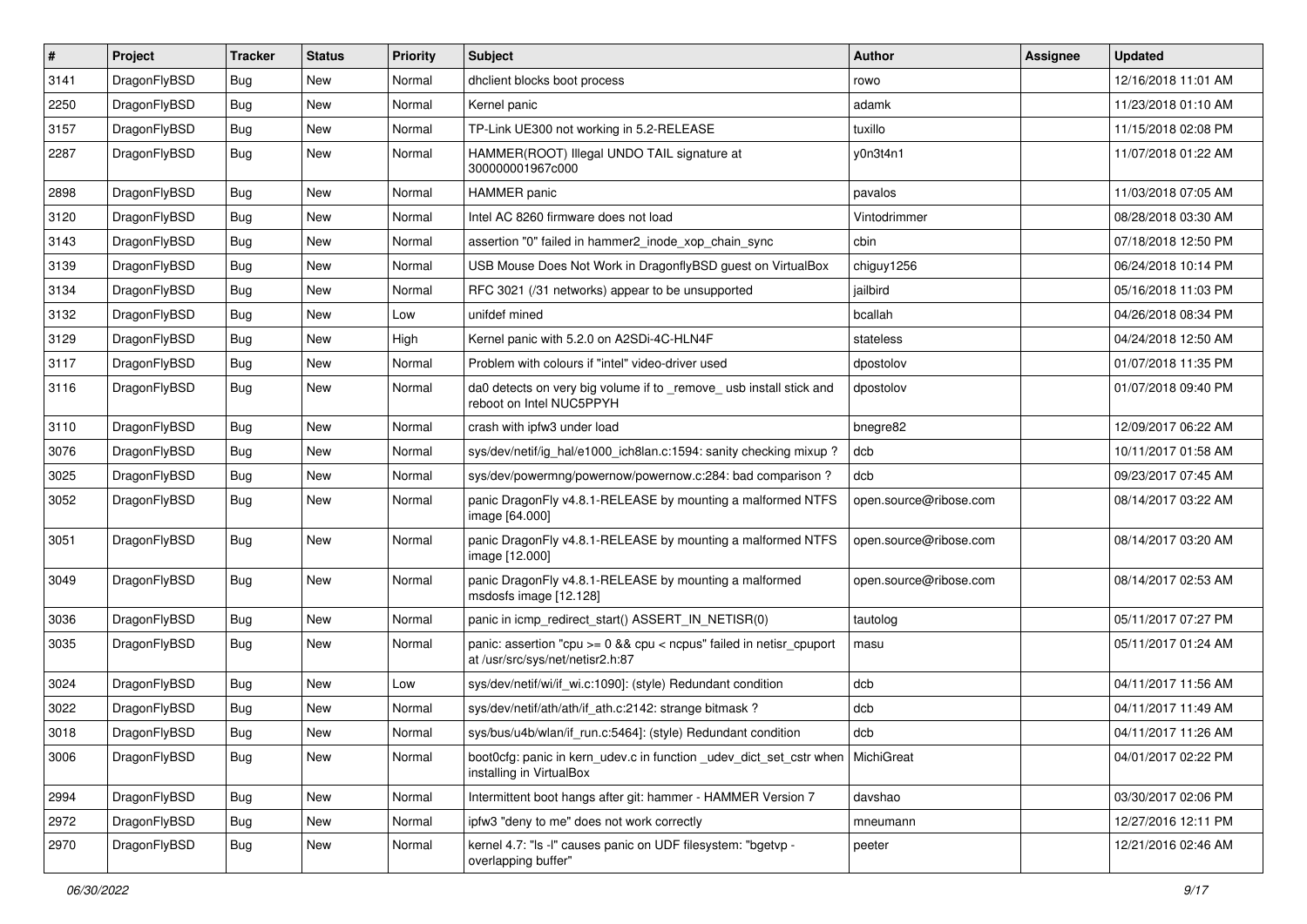| #    | Project      | <b>Tracker</b> | <b>Status</b> | <b>Priority</b> | Subject                                                                                                                                                  | <b>Author</b>    | <b>Assignee</b> | <b>Updated</b>      |
|------|--------------|----------------|---------------|-----------------|----------------------------------------------------------------------------------------------------------------------------------------------------------|------------------|-----------------|---------------------|
| 2526 | DragonFlyBSD | <b>Bug</b>     | <b>New</b>    | Normal          | hammer cleanup doesn't run on first day of DST                                                                                                           | pavalos          |                 | 10/18/2016 05:28 PM |
| 2915 | DragonFlyBSD | Bug            | <b>New</b>    | High            | Hammer mirror-copy problem                                                                                                                               | dfbsd            |                 | 08/25/2016 05:28 AM |
| 2936 | DragonFlyBSD | <b>Bug</b>     | <b>New</b>    | Normal          | loader.efi crashes while loading kernel                                                                                                                  | spaceille        |                 | 08/20/2016 06:17 AM |
| 2931 | DragonFlyBSD | Bug            | <b>New</b>    | Low             | 'gdb' of 'vkernel' unable to print backtrace                                                                                                             | tofergus         |                 | 07/26/2016 01:51 PM |
| 2930 | DragonFlyBSD | <b>Bug</b>     | <b>New</b>    | High            | 'objcache' causes panic during 'nfs_readdir'                                                                                                             | tofergus         |                 | 07/26/2016 01:09 PM |
| 2924 | DragonFlyBSD | <b>Bug</b>     | New           | Normal          | cat -v fails to tag characters in extended table with M- prefix with<br>some locales                                                                     | sevan            |                 | 07/11/2016 07:18 AM |
| 2878 | DragonFlyBSD | <b>Bug</b>     | New           | Low             | [fix] CCVER problem when using clang and cpu extensions<br>(intrinsics)                                                                                  | arcade@b1t.name  |                 | 06/24/2016 04:25 AM |
| 2891 | DragonFlyBSD | Bug            | <b>New</b>    | Normal          | Kernel panic in IEEE802.11 related code                                                                                                                  | shamaz           |                 | 05/29/2016 05:49 PM |
| 2890 | DragonFlyBSD | <b>Bug</b>     | <b>New</b>    | Normal          | not able to boot usb installer on Toshiba Chromebook 2                                                                                                   | johnnywhishbone  |                 | 02/22/2016 03:42 AM |
| 2892 | DragonFlyBSD | <b>Bug</b>     | <b>New</b>    | Normal          | swap pager:indefinite wait bufferf error                                                                                                                 | Ihmwzy           |                 | 02/21/2016 10:32 PM |
| 2887 | DragonFlyBSD | Bug            | <b>New</b>    | Low             | Missing extattr_namespace_to_string and<br>extattr_string_to_namespace functions                                                                         | rubenk           |                 | 02/06/2016 05:09 AM |
| 2886 | DragonFlyBSD | Bug            | <b>New</b>    | Normal          | dragonfly mail agent: sending a testmail causes high system load                                                                                         | worf             |                 | 02/05/2016 05:53 AM |
| 2870 | DragonFlyBSD | Bug            | <b>New</b>    | High            | Broken text and icons when glamor acceleration is used                                                                                                   | 375gnu           | ftigeot         | 01/31/2016 12:13 AM |
| 2882 | DragonFlyBSD | Bug            | <b>New</b>    | Low             | bridge sends packets from individual interfaces                                                                                                          | arcade@b1t.name  |                 | 01/09/2016 12:43 PM |
| 2881 | DragonFlyBSD | <b>Bug</b>     | <b>New</b>    | Normal          | Pulseaudio hangs/resets system when starting X11                                                                                                         | mneumann         |                 | 01/09/2016 03:08 AM |
| 2877 | DragonFlyBSD | <b>Bug</b>     | <b>New</b>    | Low             | sed fails when working with UTF-8 locale and non-UTF symbols                                                                                             | arcade@b1t.name  |                 | 12/30/2015 11:20 AM |
| 2674 | DragonFlyBSD | Bug            | New           | Normal          | <b>GPT Support</b>                                                                                                                                       | ftigeot          |                 | 12/28/2015 02:54 PM |
| 2874 | DragonFlyBSD | <b>Bug</b>     | <b>New</b>    | Normal          | make world DESTDIR=/emptydir fails                                                                                                                       | pascii           |                 | 12/25/2015 07:04 AM |
| 2863 | DragonFlyBSD | <b>Bug</b>     | <b>New</b>    | Normal          | HAMMER synch tid is zero                                                                                                                                 | shamaz           |                 | 12/12/2015 11:24 PM |
| 2859 | DragonFlyBSD | <b>Bug</b>     | <b>New</b>    | Low             | Installer configuration menu always highlights "Select timezone", no<br>matter which step was last completed.                                            | cgag             |                 | 12/02/2015 01:54 PM |
| 2858 | DragonFlyBSD | Bug            | <b>New</b>    | Low             | Installer "Local or UTC" question should have "No" selected by<br>default.                                                                               | cgag             |                 | 12/02/2015 01:18 PM |
| 2857 | DragonFlyBSD | <b>Bug</b>     | <b>New</b>    | Normal          | hammer stalls via bitcoin-qt                                                                                                                             | tkusumi          |                 | 11/30/2015 06:52 AM |
| 2835 | DragonFlyBSD | Bug            | <b>New</b>    | Normal          | /usr/include/c++/5.0/bits/c++locale.h likes<br>POSIX_C_SOURCE>=200809                                                                                    | davshao          |                 | 11/18/2015 03:40 AM |
| 2840 | DragonFlyBSD | Bug            | New           | Normal          | wrong voltage is reported                                                                                                                                | vellowrabbit2010 |                 | 09/11/2015 06:09 PM |
| 2822 | DragonFlyBSD | Bug            | New           | Normal          | USB 3.0 stick throws "reading primary partition table: error<br>accessing offset 000[] for 152" error, while the stick works on any<br>other OS I tested | revuwa           | profmakx        | 06/29/2015 05:56 AM |
| 2820 | DragonFlyBSD | <b>Bug</b>     | <b>New</b>    | Normal          | TP-Link USB Wi-Fi adapter cannot be reattached to the system                                                                                             | shamaz           |                 | 05/22/2015 09:45 PM |
| 2816 | DragonFlyBSD | <b>Bug</b>     | New           | Normal          | A multitasking process being debugged can get stuck                                                                                                      | phma             |                 | 05/19/2015 03:57 AM |
| 2812 | DragonFlyBSD | <b>Bug</b>     | New           | Normal          | Panic on Intel DE3815TYKHE                                                                                                                               | tmorp            |                 | 05/14/2015 03:14 PM |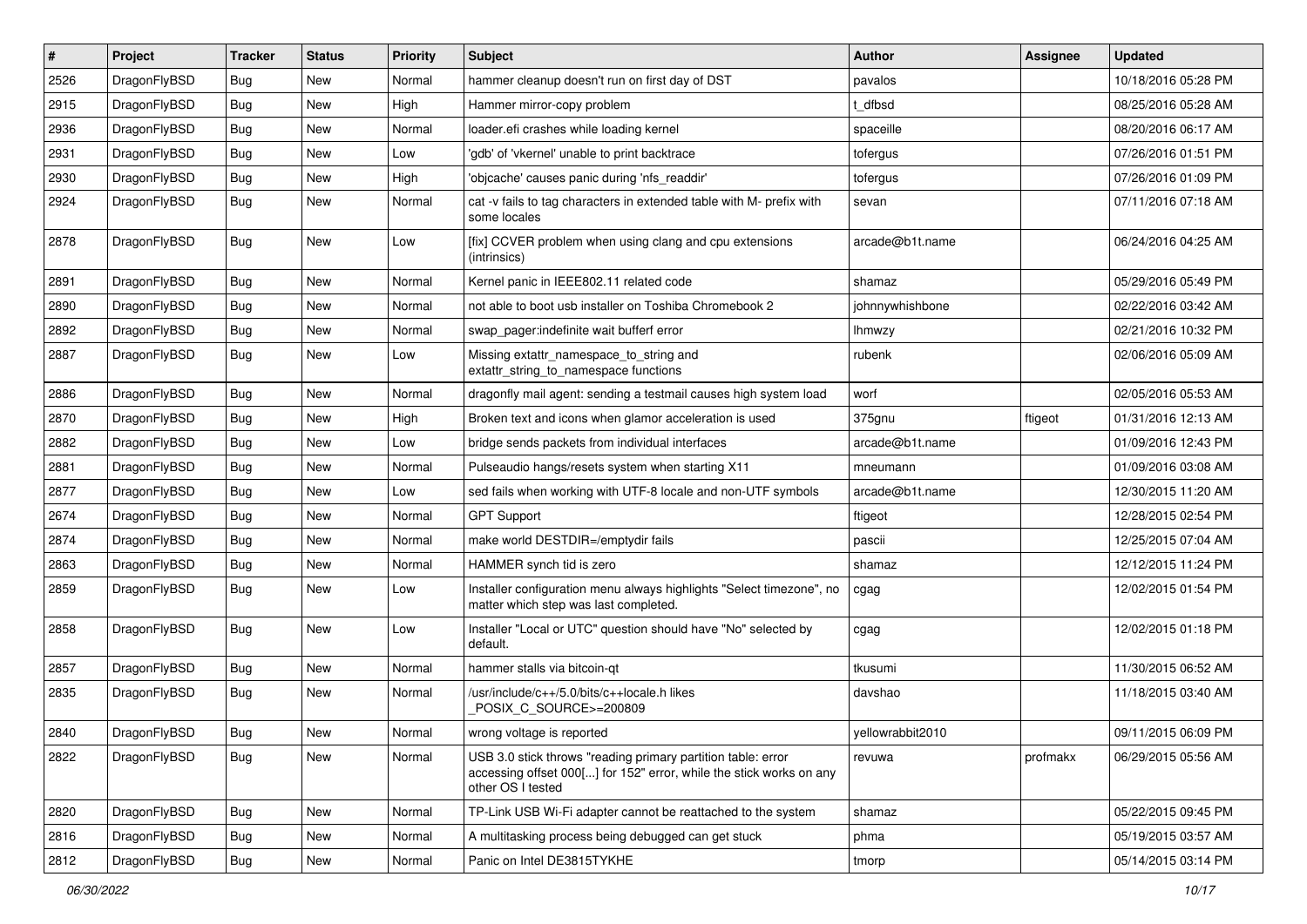| #    | Project      | <b>Tracker</b> | <b>Status</b> | <b>Priority</b> | <b>Subject</b>                                                                                   | <b>Author</b>  | <b>Assignee</b> | <b>Updated</b>      |
|------|--------------|----------------|---------------|-----------------|--------------------------------------------------------------------------------------------------|----------------|-----------------|---------------------|
| 2809 | DragonFlyBSD | <b>Bug</b>     | New           | Normal          | hammer mirror-stream                                                                             | masu           |                 | 04/10/2015 12:33 AM |
| 2803 | DragonFlyBSD | <b>Bug</b>     | <b>New</b>    | Normal          | HAMMER: Warning: UNDO area too small!                                                            | ftigeot        |                 | 03/11/2015 03:42 PM |
| 2802 | DragonFlyBSD | <b>Bug</b>     | <b>New</b>    | Normal          | USB Wifi urtwn0 crash from cd boot                                                               | opvalues       |                 | 03/10/2015 01:07 AM |
| 2799 | DragonFlyBSD | <b>Bug</b>     | New           | Normal          | Fatal trap 12 caused by moused(8) -p/dev/cual0                                                   | opvalues       |                 | 03/04/2015 11:01 PM |
| 2788 | DragonFlyBSD | <b>Bug</b>     | <b>New</b>    | Normal          | ioctl GSLICEINFO: Not working for vnode slice                                                    | mneumann       |                 | 02/12/2015 07:49 AM |
| 1634 | DragonFlyBSD | <b>Bug</b>     | New           | Normal          | panic: spin lock: 0xe4ad1320, indefinitive wait!                                                 | elekktretterr  |                 | 01/19/2015 03:21 AM |
| 600  | DragonFlyBSD | <b>Bug</b>     | New           | Low             | /sys/libkern/karc4random                                                                         | robin_carey5   | profmakx        | 01/19/2015 03:07 AM |
| 1194 | DragonFlyBSD | <b>Bug</b>     | <b>New</b>    | Normal          | SCSI errors while trying to copy photos from my camera                                           | elekktretterr  |                 | 01/14/2015 04:39 PM |
| 2746 | DragonFlyBSD | <b>Bug</b>     | New           | Normal          | some fraction of xterms started from the xmonad window manager<br>get killed with SIGALRM        | isenmann       | profmakx        | 12/28/2014 02:51 AM |
| 2738 | DragonFlyBSD | <b>Bug</b>     | New           | Normal          | Hammer: Strange behavior when trying to recover old version of<br>moved file                     | roland         |                 | 11/20/2014 08:02 AM |
| 2712 | DragonFlyBSD | Bug            | <b>New</b>    | Normal          | connect(2) returns EINVAL when retrying after ECONNREFUSED                                       | jorisgio       |                 | 08/14/2014 05:31 PM |
| 2688 | DragonFlyBSD | <b>Bug</b>     | New           | Normal          | 67613368bdda7 Fix wrong checks for U4B presence Asrock Z77M<br>difficulty detecting USB keyboard | davshao        |                 | 06/28/2014 07:08 PM |
| 2687 | DragonFlyBSD | <b>Bug</b>     | <b>New</b>    | Normal          | natacontrol software RAID in installer                                                           | csmelosky      |                 | 06/22/2014 12:03 PM |
| 2680 | DragonFlyBSD | <b>Bug</b>     | <b>New</b>    | Low             | boot0cfg update makes box unbootable                                                             | herrgard       |                 | 06/10/2014 06:02 AM |
| 2489 | DragonFlyBSD | <b>Bug</b>     | New           | Normal          | nmalloc doesn't cache VA for allocations > 8KB                                                   | vsrinivas      |                 | 06/10/2014 05:51 AM |
| 2490 | DragonFlyBSD | <b>Bug</b>     | <b>New</b>    | Normal          | nmalloc should color addresses to avoid cache bank conflictsw                                    | vsrinivas      |                 | 06/10/2014 05:51 AM |
| 2329 | DragonFlyBSD | <b>Bug</b>     | New           | Normal          | ibm x3550 & acpi                                                                                 | ano            |                 | 06/03/2014 11:37 AM |
| 2416 | DragonFlyBSD | <b>Bug</b>     | <b>New</b>    | Normal          | ".' entry can be removed on mounted nfs filesystem                                               | ftigeot        | tuxillo         | 06/03/2014 04:40 AM |
| 2629 | DragonFlyBSD | <b>Bug</b>     | New           | Normal          | Replace gcc44 with llvm34, clang34, and libc++                                                   | tuxillo        |                 | 06/02/2014 02:30 PM |
| 2652 | DragonFlyBSD | <b>Bug</b>     | New           | Normal          | 189a0ff3761b47  ix: Implement MSI-X support locks up Lenovo<br>S10 Intel Atom n270               | davshao        |                 | 05/14/2014 01:55 AM |
| 1695 | DragonFlyBSD | <b>Bug</b>     | <b>New</b>    | Normal          | NFS-related system breakdown                                                                     | Anonymous      |                 | 04/10/2014 12:35 AM |
| 2657 | DragonFlyBSD | <b>Bug</b>     | New           | High            | Needs acl to migrate our servers                                                                 | ferney         |                 | 03/31/2014 11:37 AM |
| 2473 | DragonFlyBSD | <b>Bug</b>     | New           | Normal          | Kernel crash when trying to up the wpi0 device (Dfly<br>v3.3.0.758.g47388-DEVELOPMENT)           | tomaz          |                 | 02/24/2014 08:50 AM |
| 2619 | DragonFlyBSD | <b>Bug</b>     | New           | Normal          | DragonFly 3.6 can't be installed on a 6TB volume                                                 | ftigeot        |                 | 02/23/2014 11:55 PM |
| 2645 | DragonFlyBSD | <b>Bug</b>     | <b>New</b>    | Normal          | panic with dsched fq and ioprio                                                                  | jyoung15       |                 | 02/20/2014 07:29 AM |
| 1246 | DragonFlyBSD | <b>Bug</b>     | <b>New</b>    | Normal          | bad resolution (monitor desync) with livedvd                                                     | Przem0l        |                 | 02/18/2014 06:29 AM |
| 989  | DragonFlyBSD | <b>Bug</b>     | New           | Normal          | installer/fdisk trouble with wrapped values                                                      | Discodestroyer |                 | 02/18/2014 06:27 AM |
| 1185 | DragonFlyBSD | <b>Bug</b>     | New           | High            | need a tool to merge changes into /etc                                                           | wa1ter         |                 | 02/18/2014 06:02 AM |
| 679  | DragonFlyBSD | <b>Bug</b>     | New           | Low             | Netgraph backward compatibility for old *LEN constants                                           | nant           | nant            | 02/18/2014 05:45 AM |
| 1193 | DragonFlyBSD | <b>Bug</b>     | New           | Normal          | kernel doesn't recognize cdrom drive                                                             | nonsolosoft    |                 | 01/25/2014 09:11 PM |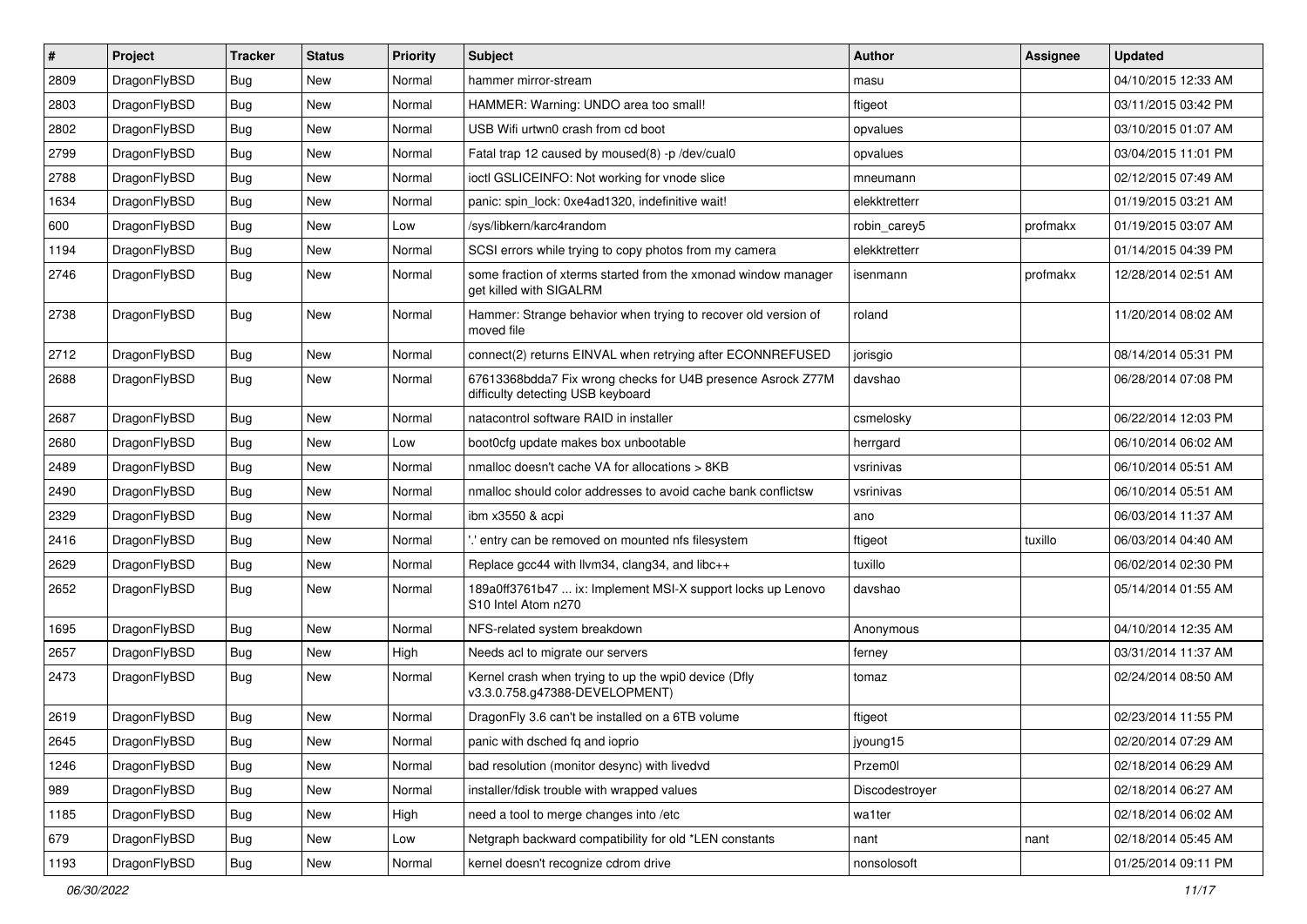| #    | Project      | <b>Tracker</b> | <b>Status</b> | <b>Priority</b> | Subject                                                                                                                      | <b>Author</b>     | Assignee  | <b>Updated</b>      |
|------|--------------|----------------|---------------|-----------------|------------------------------------------------------------------------------------------------------------------------------|-------------------|-----------|---------------------|
| 2626 | DragonFlyBSD | Bug            | <b>New</b>    | Normal          | iwn driver drops with error: "firmware error 'iwn_intr: fatal firmware<br>error""                                            | rodyaj            |           | 01/09/2014 05:50 AM |
| 2622 | DragonFlyBSD | <b>Bug</b>     | <b>New</b>    | Normal          | VAIO FIT15E fn keys support                                                                                                  | nonsolosoft       |           | 12/31/2013 01:31 AM |
| 2621 | DragonFlyBSD | <b>Bug</b>     | New           | Normal          | core dump using cdrom                                                                                                        | nonsolosoft       |           | 12/27/2013 12:43 AM |
| 2620 | DragonFlyBSD | <b>Bug</b>     | <b>New</b>    | Normal          | moused problem                                                                                                               | FilippoMo         |           | 12/20/2013 10:32 AM |
| 2618 | DragonFlyBSD | <b>Bug</b>     | <b>New</b>    | Normal          | mouse problem on RELEASE-3_6_0                                                                                               | FilippoMo         |           | 12/20/2013 03:26 AM |
| 2611 | DragonFlyBSD | <b>Bug</b>     | <b>New</b>    | Normal          | Change in IP address results in network not working                                                                          | phma              |           | 12/05/2013 07:55 PM |
| 2609 | DragonFlyBSD | Bug            | <b>New</b>    | Normal          | master: panic: assertion<br>"LWKT_TOKEN_HELD_ANY(vm_object_token(object))" failed in<br>swp_pager_lookup                     | thomas.nikolajsen |           | 11/28/2013 11:36 AM |
| 2604 | DragonFlyBSD | <b>Bug</b>     | <b>New</b>    | Normal          | dell laptop does not boot with LATEST                                                                                        | isenmann          |           | 11/20/2013 02:07 AM |
| 2598 | DragonFlyBSD | <b>Bug</b>     | New           | Normal          | i386 via USB Booting                                                                                                         | mbzadegan         |           | 10/21/2013 02:28 AM |
| 2595 | DragonFlyBSD | Bug            | <b>New</b>    | Normal          | DragonFly 3.4.3 crashes on SUN Blade X6250 with Qlogic ISP 2432<br>FC card                                                   | Turvamies         |           | 10/07/2013 11:53 AM |
| 2586 | DragonFlyBSD | Bug            | <b>New</b>    | Normal          | pf: "modulate" state seems problematic                                                                                       | srussell          |           | 09/25/2013 07:36 PM |
| 2569 | DragonFlyBSD | <b>Bug</b>     | <b>New</b>    | Normal          | ctime NFS                                                                                                                    | ferney            |           | 08/11/2013 04:35 AM |
| 2577 | DragonFlyBSD | <b>Bug</b>     | <b>New</b>    | Normal          | virtio-blk iops performance is cpu limited on high end devices                                                               | gjs278            | vsrinivas | 08/01/2013 02:28 PM |
| 2568 | DragonFlyBSD | Bug            | <b>New</b>    | Normal          | AHCI panic                                                                                                                   | josepht           |           | 06/07/2013 05:52 PM |
| 2565 | DragonFlyBSD | <b>Bug</b>     | New           | Normal          | "ifconfig ix0 up" panic                                                                                                      | Itpig402a         |           | 06/03/2013 05:46 AM |
| 2557 | DragonFlyBSD | Bug            | <b>New</b>    | Normal          | stock 3.4.1 kernel halts during booting if dm and dm_target_crypt<br>are loaded and RAID controller is present               | phma              |           | 05/12/2013 10:38 PM |
| 2552 | DragonFlyBSD | Bug            | <b>New</b>    | Low             | hammer recovery should indicate progress                                                                                     | phma              |           | 05/03/2013 12:13 AM |
| 2547 | DragonFlyBSD | <b>Bug</b>     | <b>New</b>    | High            | crashed while doing a dry run of pkg rolling-replace                                                                         | phma              |           | 04/18/2013 10:40 PM |
| 2136 | DragonFlyBSD | <b>Bug</b>     | New           | Normal          | socketpair() doesn't free file descriptors on copyout failure                                                                | vsrinivas         |           | 04/05/2013 09:13 AM |
| 2535 | DragonFlyBSD | <b>Bug</b>     | <b>New</b>    | Normal          | Imap processes apparentlt blocked on disk I/O                                                                                | ftigeot           |           | 04/02/2013 09:31 AM |
| 2529 | DragonFlyBSD | Bug            | <b>New</b>    | Low             | Sundance network adapter is not detected and attached                                                                        | kworr             |           | 03/25/2013 02:29 AM |
| 2531 | DragonFlyBSD | <b>Bug</b>     | New           | Normal          | camcontrol fails to disable APM                                                                                              | m.lombardi85      |           | 03/23/2013 12:28 PM |
| 2520 | DragonFlyBSD | Bug            | <b>New</b>    | Normal          | panic: assertion "IS_SERIALIZED((ifp->if_serializer))" failed in<br>if_default_serialize_assert at /usr/src/sys/net/if.c:437 | ano               |           | 03/09/2013 12:14 AM |
| 2496 | DragonFlyBSD | Bug            | <b>New</b>    | Normal          | NTFS malloc limit exceeded                                                                                                   | plasmob           | tuxillo   | 02/19/2013 08:47 AM |
| 2370 | DragonFlyBSD | Bug            | New           | Normal          | panic: ffs_valloc: dup alloc                                                                                                 | marino            | vsrinivas | 02/01/2013 09:28 AM |
| 2493 | DragonFlyBSD | Bug            | New           | Normal          | vidcontrol: invalid video mode name                                                                                          | Svarov            |           | 01/24/2013 09:55 AM |
| 2436 | DragonFlyBSD | <b>Bug</b>     | New           | Normal          | panic: assertion "lp->lwp_qcpu == dd->cpuid" failed in<br>dfly_acquire_curproc                                               | thomas.nikolajsen |           | 01/23/2013 11:07 AM |
| 2453 | DragonFlyBSD | <b>Bug</b>     | New           | Normal          | panic: assertion "gd->gd_spinlocks == 0" failed                                                                              | Johannes.Hofmann  |           | 11/12/2012 12:54 PM |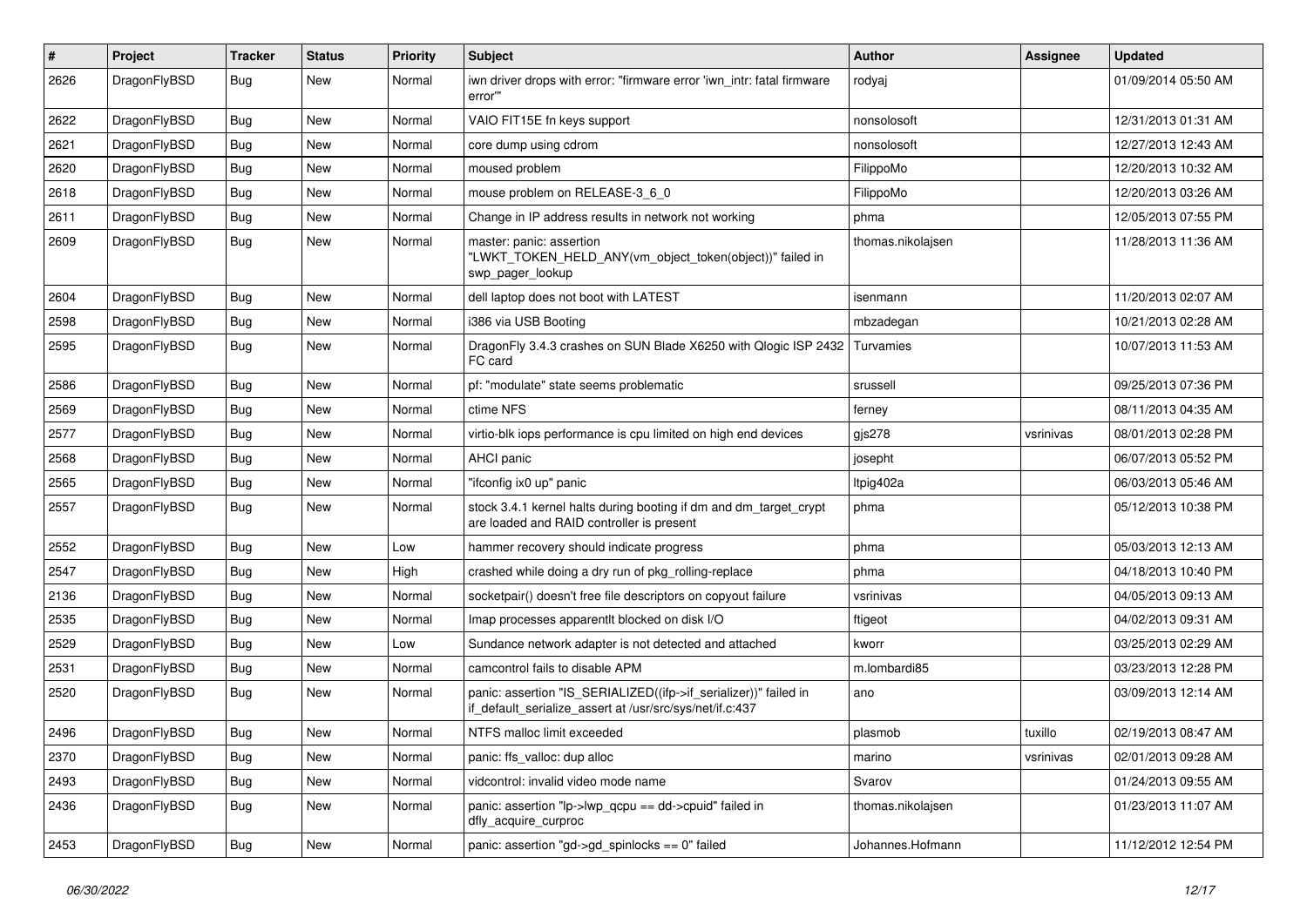| $\sharp$ | Project      | <b>Tracker</b> | <b>Status</b> | <b>Priority</b> | Subject                                                                                      | <b>Author</b> | Assignee | <b>Updated</b>      |
|----------|--------------|----------------|---------------|-----------------|----------------------------------------------------------------------------------------------|---------------|----------|---------------------|
| 2444     | DragonFlyBSD | <b>Bug</b>     | New           | Normal          | Crash during Hammer overnight cleanup                                                        | justin        |          | 11/04/2012 07:58 AM |
| 2434     | DragonFlyBSD | <b>Bug</b>     | New           | Normal          | BTX Halted - Boot fails on USB/GUI                                                           | lucmv         |          | 10/17/2012 08:12 PM |
| 1525     | DragonFlyBSD | <b>Bug</b>     | New           | Normal          | boehm-gc problems                                                                            | hasso         |          | 10/13/2012 07:13 PM |
| 2430     | DragonFlyBSD | <b>Bug</b>     | New           | Normal          | Alternate Password Hash method                                                               | robin.carey1  |          | 10/07/2012 06:28 AM |
| 2421     | DragonFlyBSD | <b>Bug</b>     | <b>New</b>    | High            | Kernel panic: vm_fault: page 0xc0f70000 not busy!                                            | lentferj      |          | 10/03/2012 08:16 AM |
| 2423     | DragonFlyBSD | <b>Bug</b>     | <b>New</b>    | Urgent          | After multiple panics/locks, hitting KKASSERT in<br>hammer_init_cursor                       | rumcic        |          | 09/18/2012 02:28 AM |
| 2182     | DragonFlyBSD | <b>Bug</b>     | <b>New</b>    | Normal          | if msk PHY FIFO underrun/overflow                                                            | nonsolosoft   |          | 09/03/2012 06:39 AM |
| 2412     | DragonFlyBSD | <b>Bug</b>     | New           | Normal          | wlan0 fails to get address via dhclient                                                      | nonsolosoft   |          | 08/30/2012 05:55 AM |
| 1714     | DragonFlyBSD | <b>Bug</b>     | <b>New</b>    | Low             | hwpmc                                                                                        | alexh         | swildner | 08/18/2012 02:03 PM |
| 2403     | DragonFlyBSD | <b>Bug</b>     | <b>New</b>    | Low             | newfs -E doesn't handle /dev/serno device names properly                                     | ftigeot       |          | 08/17/2012 05:07 AM |
| 2369     | DragonFlyBSD | <b>Bug</b>     | New           | Normal          | panic: Bad link elm 0xffffffe07edf6068 next->prev != elm                                     | jaydg         |          | 08/15/2012 03:04 AM |
| 2084     | DragonFlyBSD | <b>Bug</b>     | New           | Normal          | DFBSD v2.11.0.242.g4d317 - panic: zone: entry not free                                       | tuxillo       |          | 07/03/2012 01:23 AM |
| 2389     | DragonFlyBSD | <b>Bug</b>     | <b>New</b>    | Normal          | computer crashed while listing processes                                                     | phma          |          | 06/18/2012 02:49 PM |
| 2387     | DragonFlyBSD | <b>Bug</b>     | <b>New</b>    | Normal          | hammer ignores -t during dedup                                                               | phma          |          | 06/17/2012 12:30 PM |
| 2371     | DragonFlyBSD | <b>Bug</b>     | <b>New</b>    | Normal          | Timezone problem with America/Sao Paulo                                                      | raitech       |          | 05/17/2012 01:42 PM |
| 2061     | DragonFlyBSD | <b>Bug</b>     | <b>New</b>    | Normal          | USB keyboard boot panic                                                                      | sjg           |          | 05/04/2012 12:20 AM |
| 2316     | DragonFlyBSD | <b>Bug</b>     | New           | Normal          | Ungraceful invalid password handling for adding a new user in the<br>installer               | rune          |          | 04/27/2012 11:23 PM |
| 2331     | DragonFlyBSD | Bug            | New           | Normal          | reading mouse mode from unopen file descriptor hangs mouse<br>driver                         | phma          |          | 03/14/2012 09:43 AM |
| 2324     | DragonFlyBSD | <b>Bug</b>     | <b>New</b>    | Normal          | natacotrol support > 2TB not working even after the ftigeot patch                            | zenny         |          | 03/03/2012 01:00 AM |
| 2319     | DragonFlyBSD | <b>Bug</b>     | <b>New</b>    | Normal          | crypt/passwd forward compat                                                                  | c.turner1     |          | 02/28/2012 12:39 PM |
| 2311     | DragonFlyBSD | <b>Bug</b>     | <b>New</b>    | Normal          | Xorg crash having something to do with drm                                                   | phma          |          | 02/22/2012 09:59 AM |
| 2297     | DragonFlyBSD | <b>Bug</b>     | New           | Normal          | strange NFS (client) error messages / problems                                               | Anonymous     |          | 02/19/2012 02:59 PM |
| 2308     | DragonFlyBSD | <b>Bug</b>     | <b>New</b>    | Normal          | System freeze when unloading snd_hda                                                         | jaydg         |          | 02/19/2012 07:15 AM |
| 2306     | DragonFlyBSD | <b>Bug</b>     | <b>New</b>    | Normal          | a crash starts the kernel debugger in text mode, but just reboots in X                       | phma          |          | 02/11/2012 08:02 PM |
| 2292     | DragonFlyBSD | <b>Bug</b>     | New           | Normal          | re interface with jumbo frames (mtu larger than 1500) hangs after<br>some traffic            | Anonymous     |          | 01/31/2012 12:11 AM |
| 2283     | DragonFlyBSD | <b>Bug</b>     | New           | Normal          | DFBSD DragonFly v2.13.0.957.g4f459 - pmap_release: page<br>should already be gone 0xc27120bc | tuxillo       |          | 01/23/2012 03:03 AM |
| 341      | DragonFlyBSD | <b>Bug</b>     | New           | Normal          | Vinum erroneously repors devices as busy                                                     | corecode      | swildner | 01/21/2012 04:50 AM |
| 2141     | DragonFlyBSD | <b>Bug</b>     | New           | Urgent          | loader and/or documentation broken                                                           | sjg           |          | 01/20/2012 10:51 AM |
| 2265     | DragonFlyBSD | <b>Bug</b>     | <b>New</b>    | Normal          | mbsrtowcs does not properly handle invalid mbstate_t in ps                                   | c.turner1     | swildner | 01/10/2012 07:56 PM |
| 2252     | DragonFlyBSD | <b>Bug</b>     | New           | Low             | snd_hda not useable if loaded via /boot/loader.conf                                          | xbit          | swildner | 12/14/2011 12:23 AM |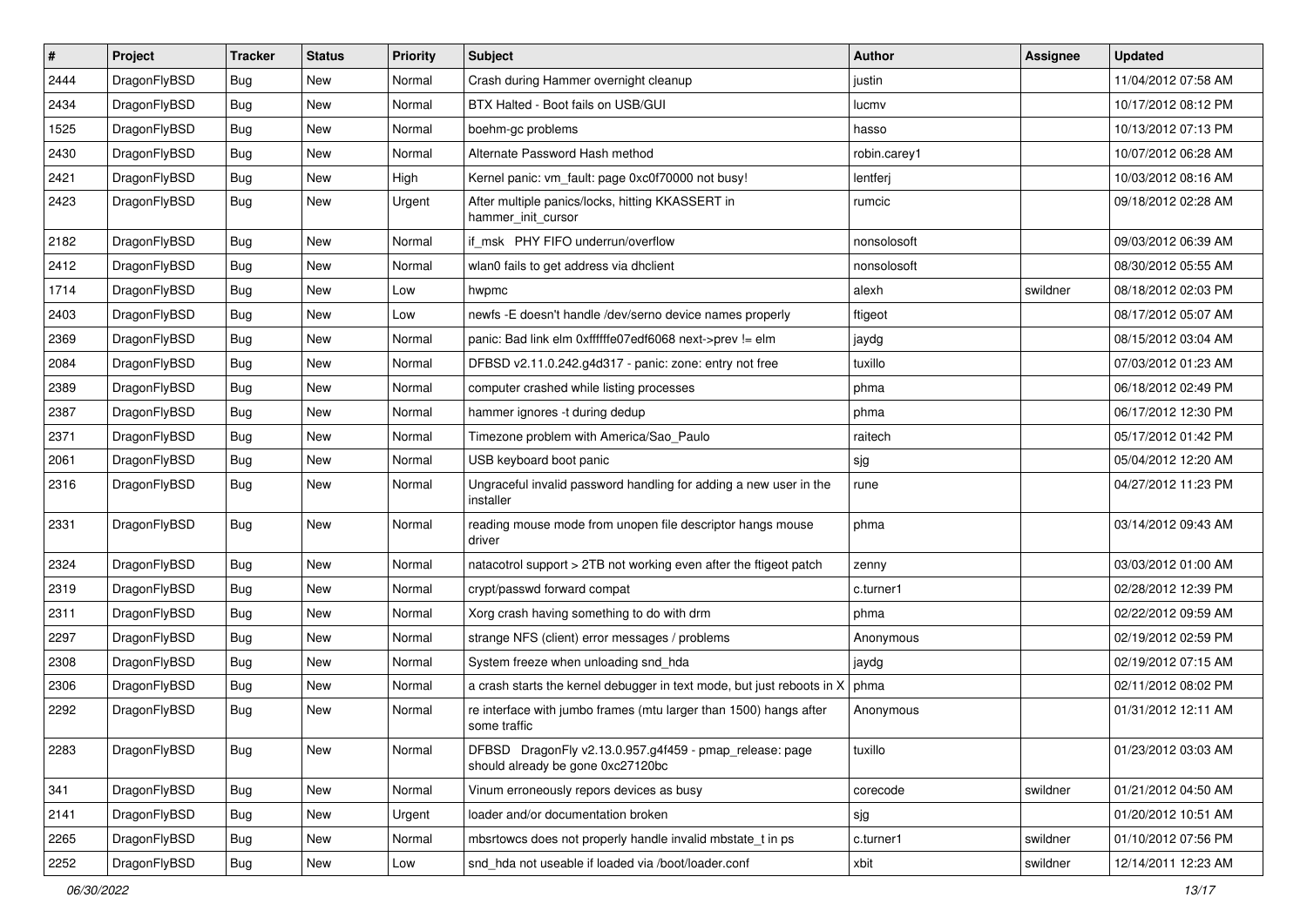| $\pmb{\#}$ | Project      | <b>Tracker</b> | <b>Status</b> | <b>Priority</b> | <b>Subject</b>                                                                                             | Author        | <b>Assignee</b> | <b>Updated</b>      |
|------------|--------------|----------------|---------------|-----------------|------------------------------------------------------------------------------------------------------------|---------------|-----------------|---------------------|
| 2254       | DragonFlyBSD | Bug            | New           | Normal          | panic: assertion "ref < &td->td_toks_end" failed in lwkt_gettoken at<br>/usr/src/sys/kern/lwkt_token.c:588 | eocallaghan   |                 | 12/05/2011 10:21 PM |
| 2092       | DragonFlyBSD | <b>Bug</b>     | New           | Normal          | Panic: Bad link elm 0x next->prev != elm                                                                   | masterblaster | dillon          | 12/04/2011 12:49 PM |
| 2167       | DragonFlyBSD | Bug            | New           | Normal          | shutdown/reboot fails after uptime msg                                                                     | marino        |                 | 11/28/2011 03:01 AM |
| 2248       | DragonFlyBSD | <b>Bug</b>     | New           | Normal          | sysctl panic                                                                                               | pavalos       |                 | 11/23/2011 06:23 PM |
| 2245       | DragonFlyBSD | <b>Bug</b>     | New           | Normal          | panic: assertion "ref < &td->td_toks_end" failed in lwkt_gettoken at<br>/usr/src/sys/kern/lwkt_token.c:588 | juanfra684    |                 | 11/22/2011 07:41 PM |
| 2224       | DragonFlyBSD | <b>Bug</b>     | New           | Normal          | v2.13.0.291.gaa7ec - Panic on fq while installing world                                                    | tuxillo       |                 | 11/18/2011 01:40 AM |
| 2210       | DragonFlyBSD | Bug            | New           | Normal          | Bugtracker cannot assign default project for new users                                                     | ahuete.devel  |                 | 11/17/2011 11:30 AM |
| 2199       | DragonFlyBSD | <b>Bug</b>     | <b>New</b>    | Normal          | screen segfaults if utmpx isn't present                                                                    | pavalos       |                 | 11/15/2011 10:52 PM |
| 2171       | DragonFlyBSD | Bug            | New           | Normal          | DFBSD v2.13.0.151.gdc8442 - panic: assertion "(*ptep &<br>$(PG_MANAGED PG_V)$ == PG_V"                     | tuxillo       |                 | 11/04/2011 05:06 PM |
| 2045       | DragonFlyBSD | <b>Bug</b>     | <b>New</b>    | Normal          | ral(4): Fatal trap 12: page fault while in kernel mode (two panics)                                        | herrgard      |                 | 11/03/2011 05:34 PM |
| 2166       | DragonFlyBSD | <b>Bug</b>     | New           | Normal          | DFBSD v2.13.0.109.g05b9d - Strange lockups                                                                 | tuxillo       |                 | 10/29/2011 11:20 AM |
| 2161       | DragonFlyBSD | Bug            | New           | Normal          | Outdated xorg.conf file gets installed into etc and screws up mouse                                        | eocallaghan   |                 | 10/27/2011 01:51 PM |
| 2164       | DragonFlyBSD | <b>Bug</b>     | New           | Normal          | panic on reboot from usb.                                                                                  | eocallaghan   |                 | 10/27/2011 09:29 AM |
| 2158       | DragonFlyBSD | Bug            | New           | Normal          | iwn panics with assertion on boot.                                                                         | eocallaghan   |                 | 10/24/2011 04:13 PM |
| 2154       | DragonFlyBSD | <b>Bug</b>     | New           | Normal          | vkernel copyout() doesn't return EFAULT on error                                                           | vsrinivas     |                 | 10/20/2011 03:53 AM |
| 2153       | DragonFlyBSD | Bug            | New           | Normal          | Too many unuseful warnings at boot                                                                         | juanfra684    |                 | 10/18/2011 10:16 PM |
| 2140       | DragonFlyBSD | Bug            | New           | High            | hammer_io_delallocate panic with 'duplicate entry' message                                                 | ttw           |                 | 10/07/2011 12:22 PM |
| 2138       | DragonFlyBSD | Bug            | New           | Normal          | > 100% CPU usage                                                                                           | robin.carey1  |                 | 09/26/2011 12:20 PM |
| 2129       | DragonFlyBSD | Bug            | New           | Normal          | DFBSD v2.11.0.661.gf9438 i386 - panic: lockmgr thrd_sleep                                                  | tuxillo       |                 | 09/05/2011 09:49 AM |
| 2124       | DragonFlyBSD | <b>Bug</b>     | New           | Normal          | getty repeating too quickly on port /dev/ttyv0                                                             | sgeorge.ml    |                 | 09/01/2011 04:28 AM |
| 2125       | DragonFlyBSD | Bug            | New           | Normal          | Weird garbage in dmesg                                                                                     | herrgard      |                 | 08/30/2011 08:04 PM |
| 2123       | DragonFlyBSD | Bug            | New           | Normal          | hammer is losing files                                                                                     | schmir        |                 | 08/30/2011 07:56 PM |
| 2115       | DragonFlyBSD | Bug            | New           | Normal          | [msk] system freeze after receive some paquet                                                              | bsdsx         |                 | 08/22/2011 10:22 AM |
| 2117       | DragonFlyBSD | <b>Bug</b>     | New           | High            | ACPI and/or bce(4) problem with 2.11.0.673.g0d557 on HP DL380<br>G6                                        | pauska        |                 | 08/22/2011 10:15 AM |
| 2113       | DragonFlyBSD | <b>Bug</b>     | New           | Normal          | nmalloc threaded program fork leak                                                                         | vsrinivas     | vsrinivas       | 08/11/2011 07:25 PM |
| 1532       | DragonFlyBSD | <b>Bug</b>     | New           | Low             | jemalloc doesn't work on DragonFly                                                                         | hasso         | sjg             | 08/02/2011 01:14 AM |
| 2107       | DragonFlyBSD | <b>Bug</b>     | New           | Normal          | 2.10.1 sata dvd drive issue                                                                                | ausppc        |                 | 07/31/2011 08:41 PM |
| 2104       | DragonFlyBSD | <b>Bug</b>     | New           | Normal          | network configuration seg. fault on install CD                                                             | navratil      |                 | 07/26/2011 07:55 AM |
| 2099       | DragonFlyBSD | <b>Bug</b>     | New           | Normal          | page fault panic in vm system                                                                              | pavalos       |                 | 07/10/2011 08:51 AM |
| 1867       | DragonFlyBSD | <b>Bug</b>     | New           | Normal          | it(4) motherboard and fan problems                                                                         | tuxillo       |                 | 07/08/2011 10:48 AM |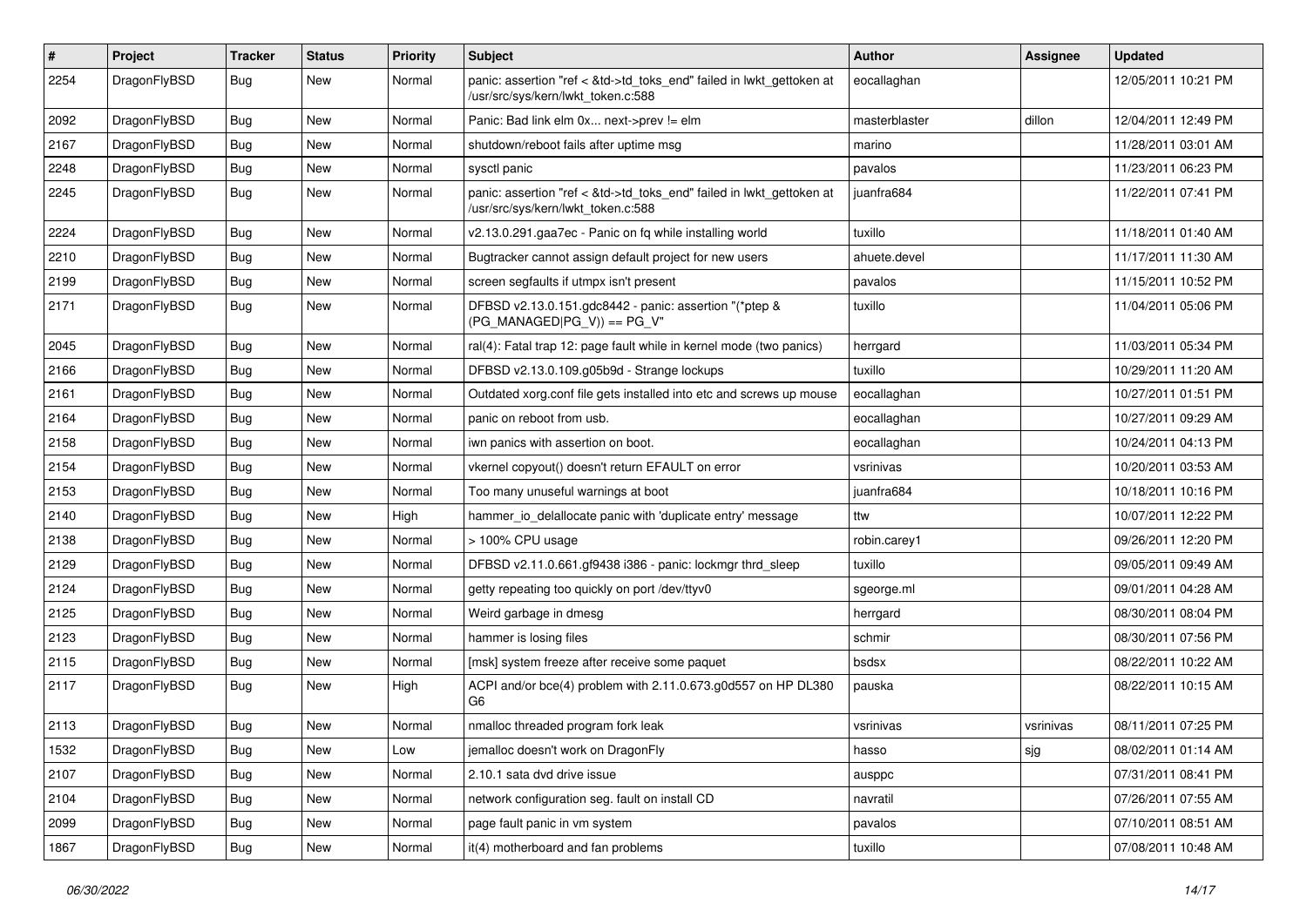| $\sharp$ | Project      | <b>Tracker</b> | <b>Status</b> | <b>Priority</b> | Subject                                                                                    | <b>Author</b>     | Assignee | <b>Updated</b>      |
|----------|--------------|----------------|---------------|-----------------|--------------------------------------------------------------------------------------------|-------------------|----------|---------------------|
| 2095     | DragonFlyBSD | <b>Bug</b>     | <b>New</b>    | Low             | Running installer post-install: Unsupported DFUI transport "                               | greenrd           |          | 06/26/2011 09:20 AM |
| 2094     | DragonFlyBSD | <b>Bug</b>     | New           | Normal          | Segfault when gdb printing backtrace from core dump                                        | greenrd           |          | 06/25/2011 04:14 PM |
| 2071     | DragonFlyBSD | <b>Bug</b>     | New           | High            | Panic on assertion: (int)(flg->seq - seq) > 0 in hammer_flusher_flush<br>after inode error | vsrinivas         |          | 06/12/2011 07:59 AM |
| 2085     | DragonFlyBSD | <b>Bug</b>     | New           | Normal          | panic: assertion: (m->flags & PG_MAPPED) == 0 in<br>vm_page_free_toq                       | vsrinivas         |          | 06/10/2011 07:48 AM |
| 2080     | DragonFlyBSD | <b>Bug</b>     | New           | Normal          | panic: lockmgr thrd_sleep: called from interrupt, ipi, or hard code<br>section             | rumcic            |          | 05/30/2011 05:06 PM |
| 2082     | DragonFlyBSD | <b>Bug</b>     | <b>New</b>    | Normal          | dfbsd 2.10.1 amd64 - mc port build error with 'bmake bin-install'                          | sun-doctor        |          | 05/25/2011 07:18 PM |
| 2078     | DragonFlyBSD | <b>Bug</b>     | New           | Normal          | DFBSD i386 v2.11.0.201.g3ed2f - Panic during installworld into a<br>vn0 device             | tuxillo           |          | 05/19/2011 07:50 PM |
| 2077     | DragonFlyBSD | <b>Bug</b>     | New           | Normal          | USB devices conflicting                                                                    | srussell          |          | 05/17/2011 05:12 PM |
| 2072     | DragonFlyBSD | <b>Bug</b>     | <b>New</b>    | Normal          | Fatal trap 12: stopped at lwkt_send_ipiq3                                                  | rumcic            |          | 05/17/2011 04:12 AM |
| 2075     | DragonFlyBSD | <b>Bug</b>     | New           | Normal          | pflogd on x86 64                                                                           | fanch             |          | 05/16/2011 04:04 PM |
| 1874     | DragonFlyBSD | <b>Bug</b>     | New           | Normal          | mpd listening on all IPs, accepting only on one                                            | rumcic            |          | 05/08/2011 01:01 PM |
| 2052     | DragonFlyBSD | <b>Bug</b>     | New           | Normal          | Kernel panic: CPU APIC ID out of range                                                     | Anonymous         |          | 05/02/2011 11:06 AM |
| 2055     | DragonFlyBSD | <b>Bug</b>     | New           | Normal          | $ssh + IPV6 + bridge \Rightarrow connection freezes$                                       | steve             |          | 04/24/2011 07:13 PM |
| 2051     | DragonFlyBSD | Bug            | <b>New</b>    | Normal          | No ipv6 lan route entry created on 2.10                                                    | ftigeot           |          | 04/21/2011 10:37 AM |
| 2048     | DragonFlyBSD | <b>Bug</b>     | New           | Normal          | panic: ffs_sync: rofs mod                                                                  | pavalos           |          | 04/12/2011 05:45 AM |
| 1984     | DragonFlyBSD | Bug            | New           | Normal          | hammer mount fails after crash - HAMMER: FIFO record bad head<br>signature                 | thomas.nikolajsen |          | 03/08/2011 06:57 PM |
| 2004     | DragonFlyBSD | Bug            | New           | Normal          | LWKT_WAIT_IPIQ panic                                                                       | steve             |          | 03/08/2011 05:46 PM |
| 2008     | DragonFlyBSD | <b>Bug</b>     | New           | Normal          | lwkt_setcpu_remote: td->td_flags 00800621 console flood                                    | pavalos           |          | 03/06/2011 09:37 PM |
| 2020     | DragonFlyBSD | <b>Bug</b>     | New           | Low             | Port brcm80211 driver from Linux to DragonFly BSD                                          | studer            |          | 03/05/2011 10:54 PM |
| 1990     | DragonFlyBSD | <b>Bug</b>     | New           | Normal          | /mnt too large to mount                                                                    | peur.neu          |          | 02/16/2011 11:24 PM |
| 1969     | DragonFlyBSD | Bug            | New           | Normal          | pf-related network problem                                                                 | pavalos           | lentferj | 02/01/2011 06:57 PM |
| 1964     | DragonFlyBSD | <b>Bug</b>     | New           | Normal          | iwn (panic assertion : wlan assert serialized)                                             | sjmm.ptr          | josepht  | 02/01/2011 12:57 PM |
| 1873     | DragonFlyBSD | <b>Bug</b>     | <b>New</b>    | Normal          | Panic upon usb mouse detach and reattaching                                                | rumcic            |          | 02/01/2011 09:53 AM |
| 1949     | DragonFlyBSD | <b>Bug</b>     | New           | Normal          | iwn panic                                                                                  | pavalos           |          | 01/30/2011 03:21 AM |
| 1961     | DragonFlyBSD | <b>Bug</b>     | New           | Normal          | Can't create dump from DDB                                                                 | shamaz            |          | 01/29/2011 09:02 PM |
| 1946     | DragonFlyBSD | <b>Bug</b>     | <b>New</b>    | Normal          | ieee80211 panic                                                                            | pavalos           | josepht  | 01/27/2011 06:00 PM |
| 1884     | DragonFlyBSD | <b>Bug</b>     | New           | Normal          | System completely freezes while listening music (devbuf: malloc<br>limit exceeded)         | shamaz            |          | 01/24/2011 05:00 PM |
| 1959     | DragonFlyBSD | <b>Bug</b>     | <b>New</b>    | Normal          | DFBSD v2.9.1.422.gc98f2 - Panic during boot - IPv6 and PF                                  | tuxillo           |          | 01/13/2011 03:37 AM |
| 1951     | DragonFlyBSD | <b>Bug</b>     | New           | Normal          | dma_timeouts at phyaddr on a good hdd                                                      | peur.neu          |          | 01/04/2011 07:12 AM |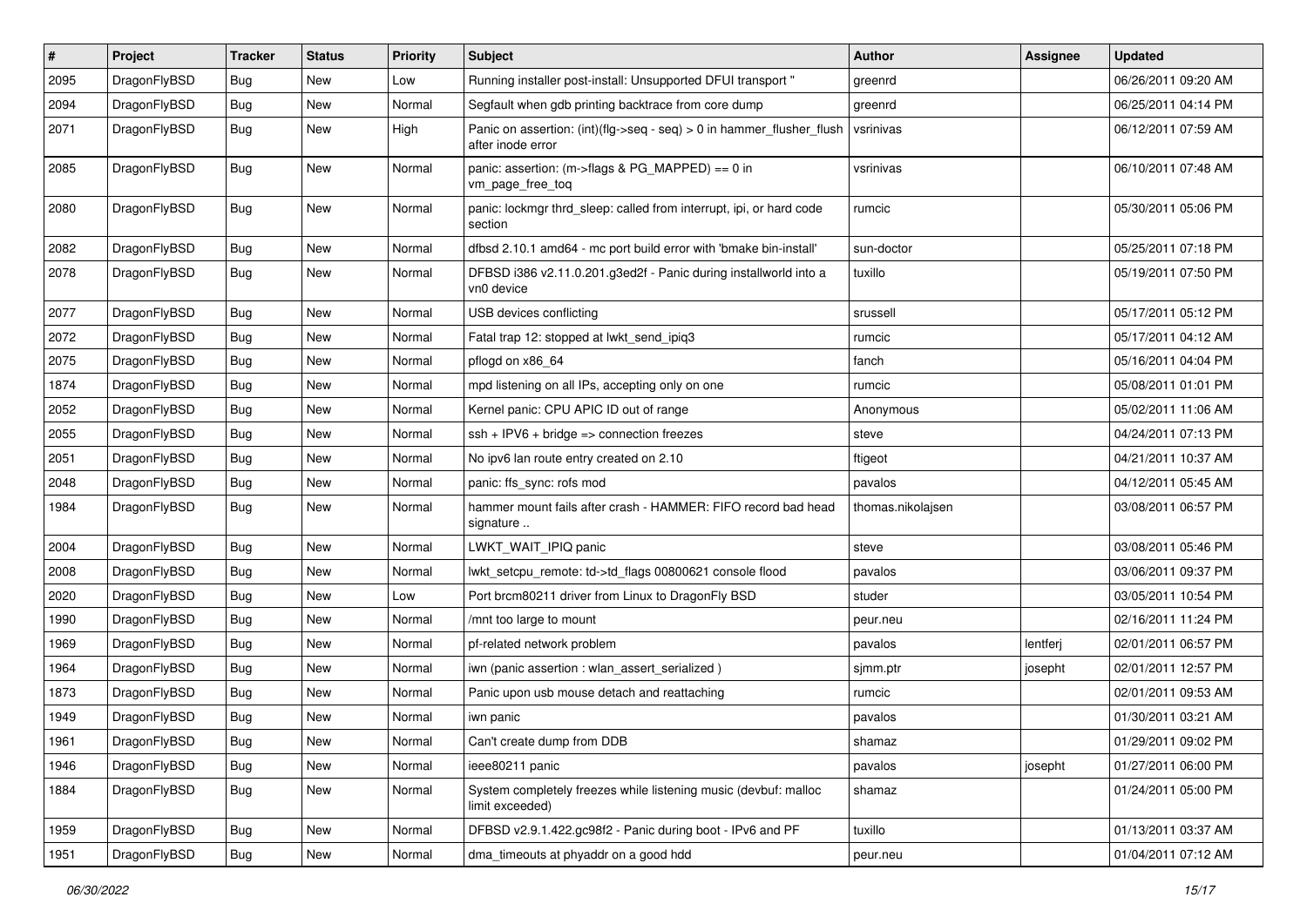| $\sharp$ | Project      | <b>Tracker</b> | <b>Status</b> | <b>Priority</b> | Subject                                                                                                                                                                                           | Author             | Assignee | <b>Updated</b>      |
|----------|--------------|----------------|---------------|-----------------|---------------------------------------------------------------------------------------------------------------------------------------------------------------------------------------------------|--------------------|----------|---------------------|
| 1944     | DragonFlyBSD | Bug            | New           | Normal          | panic: backing object 0xdea7b258 was somehow re-referenced<br>during collapse!                                                                                                                    | sepherosa          |          | 12/27/2010 02:06 AM |
| 1943     | DragonFlyBSD | <b>Bug</b>     | <b>New</b>    | Normal          | hammer assertion panic                                                                                                                                                                            | peter              |          | 12/27/2010 12:45 AM |
| 1941     | DragonFlyBSD | <b>Bug</b>     | New           | Normal          | wlan config crash                                                                                                                                                                                 | abandon.every.hope |          | 12/24/2010 07:54 PM |
| 599      | DragonFlyBSD | <b>Bug</b>     | <b>New</b>    | Urgent          | 1.9.0 reproducable panic                                                                                                                                                                          | pavalos            |          | 12/22/2010 01:08 AM |
| 1939     | DragonFlyBSD | <b>Bug</b>     | <b>New</b>    | Normal          | Panic on nightly build and stress test box                                                                                                                                                        | lentferj           |          | 12/18/2010 08:41 AM |
| 1935     | DragonFlyBSD | <b>Bug</b>     | <b>New</b>    | Normal          | mouse does not work after switching between x and console                                                                                                                                         | shamaz             |          | 12/13/2010 10:06 AM |
| 1463     | DragonFlyBSD | Bug            | New           | Normal          | Mountroot before drives are initialized                                                                                                                                                           | elekktretterr      |          | 12/07/2010 01:30 PM |
| 1923     | DragonFlyBSD | Bug            | New           | Normal          | Abysmal NFS performance with IPv6                                                                                                                                                                 | ftigeot            |          | 12/05/2010 09:34 PM |
| 1538     | DragonFlyBSD | Bug            | <b>New</b>    | Low             | mountroot should probe file systems                                                                                                                                                               | corecode           | alexh    | 11/24/2010 06:35 PM |
| 1430     | DragonFlyBSD | Bug            | New           | Normal          | Buggy $w(1)$ ?                                                                                                                                                                                    | hasso              | alexh    | 11/24/2010 08:09 AM |
| 1917     | DragonFlyBSD | Bug            | New           | Normal          | panic: assertion: (RB_EMPTY(&ip->rec_tree) && (ip->flags &<br>HAMMER_INODE_XDIRTY) == 0)    (!RB_EMPTY(&ip->rec_tree)<br>&& (ip->flags & HAMMER_INODE_XDIRTY) != 0) in<br>hammer_flush_inode_done | qhwt.dfly          |          | 11/24/2010 03:23 AM |
| 1920     | DragonFlyBSD | <b>Bug</b>     | New           | High            | system hangs                                                                                                                                                                                      | zhtw               |          | 11/22/2010 08:59 AM |
| 1916     | DragonFlyBSD | <b>Bug</b>     | New           | Normal          | Constant crashes on x86_64 with UFS                                                                                                                                                               | lentferj           |          | 11/21/2010 07:40 PM |
| 1913     | DragonFlyBSD | Bug            | <b>New</b>    | Normal          | panic: assertion: ip->flush_state != HAMMER_FST_FLUSH in<br>hammer flush inode core                                                                                                               | swildner           |          | 11/20/2010 05:27 PM |
| 1907     | DragonFlyBSD | Bug            | <b>New</b>    | Normal          | Hammer crash in hammer flusher flush()                                                                                                                                                            | swildner           |          | 11/11/2010 05:07 AM |
| 1882     | DragonFlyBSD | <b>Bug</b>     | <b>New</b>    | Low             | Idea for handling new USB vendor/device codes                                                                                                                                                     | bmk                |          | 10/20/2010 12:15 PM |
| 1786     | DragonFlyBSD | Bug            | <b>New</b>    | Normal          | Calling NULL function pointer initiates panic loop                                                                                                                                                | sjg                |          | 10/11/2010 05:28 PM |
| 1861     | DragonFlyBSD | <b>Bug</b>     | <b>New</b>    | Normal          | panic via kprintf (lockmgr called in a hard section)                                                                                                                                              | vsrinivas          |          | 10/11/2010 12:56 AM |
| 2122     | DragonFlyBSD | Submit         | New           | Normal          | [Review] Fixes to the VFS layer                                                                                                                                                                   | ftigeot            |          | 05/31/2022 03:25 PM |
| 3312     | DragonFlyBSD | Submit         | New           | Normal          | hammer2: redundant chain modify after chain creation                                                                                                                                              | tkusumi            |          | 05/15/2022 01:35 PM |
| 3201     | DragonFlyBSD | Submit         | <b>New</b>    | Normal          | Fixes make search display                                                                                                                                                                         | htse               |          | 08/20/2021 04:02 PM |
| 3276     | DragonFlyBSD | Submit         | New           | Normal          | Add option controlling whether gpt expand expands the last partition<br>(needs testing)                                                                                                           | falsifian          |          | 07/10/2021 03:35 AM |
| 2921     | DragonFlyBSD | Submit         | <b>New</b>    | Normal          | Allow moused to accept userland mouse events                                                                                                                                                      | tautolog           |          | 05/11/2021 04:08 AM |
| 1192     | DragonFlyBSD | Submit         | <b>New</b>    | Normal          | KKASSERTs in sys/kern/uipc {msg,socket}.c are too strict                                                                                                                                          | rumcic             |          | 05/11/2021 04:07 AM |
| 3041     | DragonFlyBSD | Submit         | New           | Normal          | firmware: Remove embedding of multiple images in one module.                                                                                                                                      | Anonymous          |          | 12/25/2020 02:15 AM |
| 3227     | DragonFlyBSD | Submit         | New           | Normal          | Add HAMMER2 instructions in the installation medium README                                                                                                                                        | daftaupe           |          | 03/26/2020 03:34 PM |
| 3206     | DragonFlyBSD | Submit         | <b>New</b>    | Normal          | update psm/kbd to FreeBSD 12.0 code                                                                                                                                                               | htse               |          | 10/05/2019 03:49 PM |
| 3154     | DragonFlyBSD | Submit         | New           | Normal          | Update serial handling in bootloader                                                                                                                                                              | ddegroot           | dillon   | 11/06/2018 11:21 PM |
| 3147     | DragonFlyBSD | Submit         | New           | Normal          | Enable headless installation                                                                                                                                                                      | ddegroot           |          | 10/09/2018 01:25 PM |